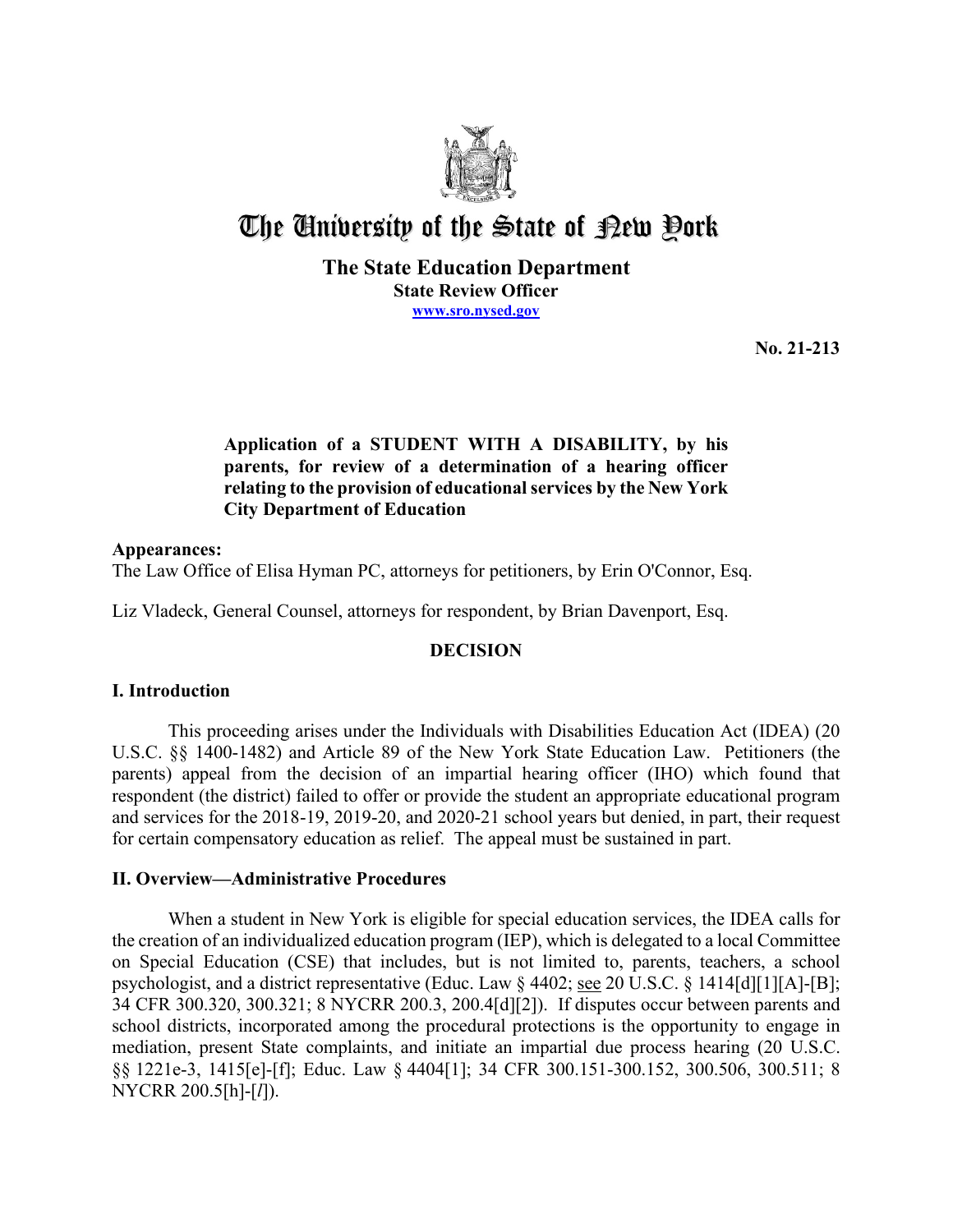300.507[a][1]). First, after an opportunity to engage in a resolution process, the parties appear at IHO is binding upon both parties unless appealed (Educ. Law § 4404[1]). New York State has implemented a two-tiered system of administrative review to address disputed matters between parents and school districts regarding "any matter relating to the identification, evaluation or educational placement of a student with a disability, or a student suspected of having a disability, or the provision of a free appropriate public education to such student" (8 NYCRR 200.5[i][1]; see 20 U.S.C. § 1415[b][6]-[7]; 34 CFR 300.503[a][1]-[2], an impartial hearing conducted at the local level before an IHO (Educ. Law § 4404[1][a]; 8 NYCRR 200.5[j]). An IHO typically conducts a trial-type hearing regarding the matters in dispute in which the parties have the right to be accompanied and advised by counsel and certain other individuals with special knowledge or training; present evidence and confront, cross-examine, and compel the attendance of witnesses; prohibit the introduction of any evidence at the hearing that has not been disclosed five business days before the hearing; and obtain a verbatim record of the proceeding (20 U.S.C. § 1415[f][2][A], [h][1]-[3]; 34 CFR 300.512[a][1]-[4]; 8 NYCRR 200.5[j][3][v], [vii], [xii]). The IHO must render and transmit a final written decision in the matter to the parties not later than 45 days after the expiration period or adjusted period for the resolution process (34 CFR 300.510[b][2], [c], 300.515[a]; 8 NYCRR 200.5[j][5]). A party may seek a specific extension of time of the 45-day timeline, which the IHO may grant in accordance with State and federal regulations (34 CFR 300.515[c]; 8 NYCRR 200.5[j][5]). The decision of the

Officer (SRO) (Educ. Law § 4404[2]; <u>see</u> 20 U.S.C. § 1415[g][1]; 34 CFR 300.514[b][1]; 8 an answer (8 NYCRR 279.5). The SRO conducts an impartial review of the IHO's findings, review and that a copy of the decision is mailed to each of the parties not later than 30 days after the receipt of a request for a review, except that a party may seek a specific extension of time of A party aggrieved by the decision of an IHO may subsequently appeal to a State Review NYCRR 200.5[k]). The appealing party or parties must identify the findings, conclusions, and orders of the IHO with which they disagree and indicate the relief that they would like the SRO to grant (8 NYCRR 279.4). The opposing party is entitled to respond to an appeal or cross-appeal in conclusions, and decision and is required to examine the entire hearing record; ensure that the procedures at the hearing were consistent with the requirements of due process; seek additional evidence if necessary; and render an independent decision based upon the hearing record (34 CFR 300.514[b][2]; 8 NYCRR 279.12[a]). The SRO must ensure that a final decision is reached in the the 30-day timeline, which the SRO may grant in accordance with State and federal regulations (34 CFR 300.515[b], [c]; 8 NYCRR 200.5[k][2]).

#### **III. Facts and Procedural History**

 The student is bilingual (English and Spanish) and according to his parents was diagnosed with a speech delay at the age of two for which he received speech-language therapy through the Early Intervention Program (EIP) (Parent Ex. Q at p. 1). In August 2019, the student underwent a both diagnostic clarity and in determining service eligibility" (Parent Ex. Q at p. 1). The student attended prekindergarten for the 2019-20 school year, and was referred for an evaluation to at pp. 1, 3, 8, 15, 19). Thereafter, a Committee on Preschool Special Education (CPSE) convened on or about November 18 and November 20, 2019, found the student eligible for special education psychological evaluation "in order to assess his cognitive and adaptive functioning and to assist in determine his eligibility for special education due to "parental concern about his language, sensory, motor, social, and attentional issues"; evaluations were conducted in October 2019 (Parent Ex. R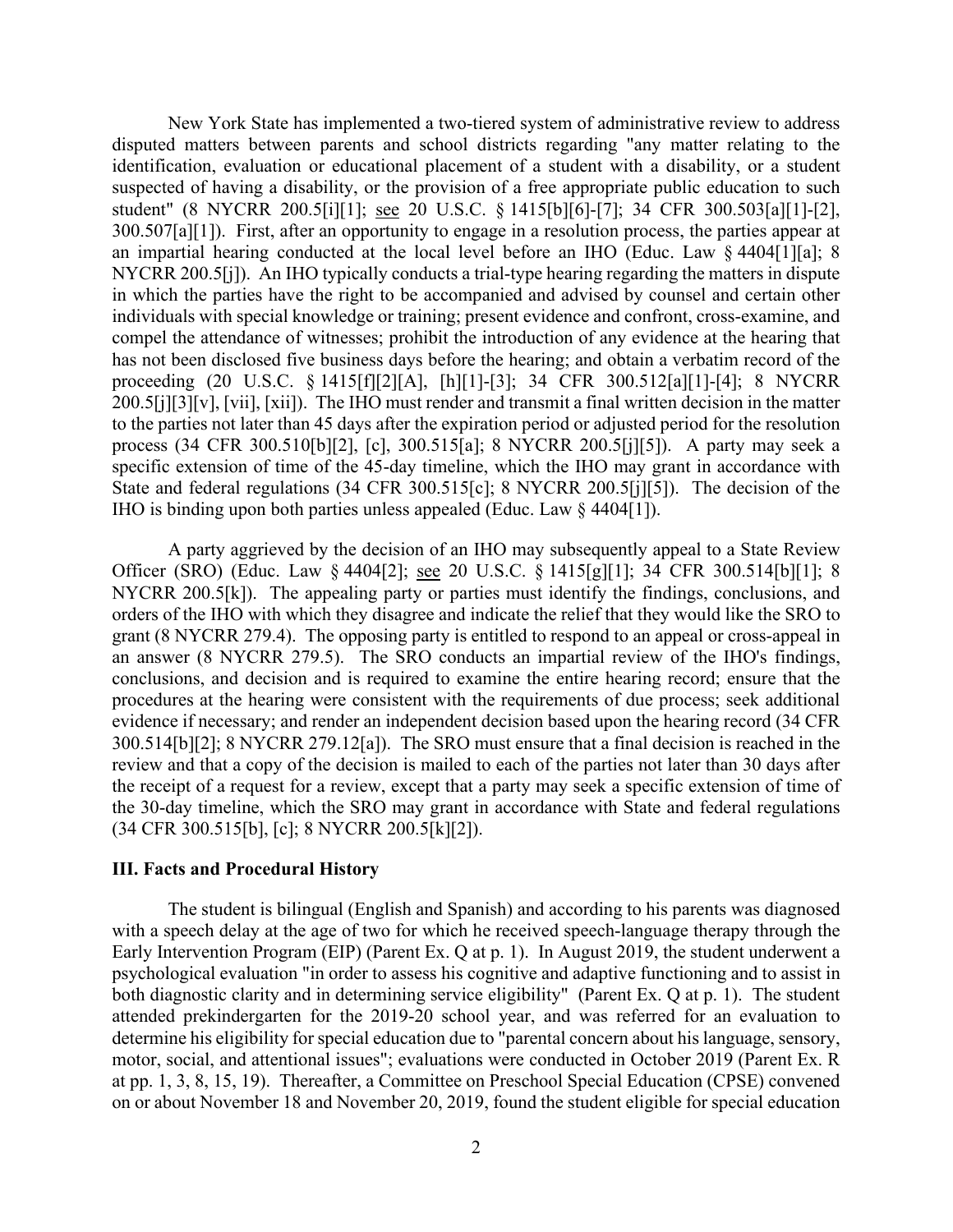as a preschool student with a disability, and recommended that, for the 2019-20 school year, he of individual occupational therapy (OT) (Parent Ex. J at p. 1; <u>see</u> Parent Exs. U; W at  $\P$  29, 38). (Parent Ex. W at  $\P$  41). receive five hours per week of individual bilingual special education itinerant teacher (SEIT) services, one hour per week of speech-language therapy in a group of two, and one hour per week The student began receiving the services recommended in the November 2019 IEP in his preschool classroom (Parent Ex. J at p. 1). School buildings were shuttered statewide in March 2020 due to the COVID-19 pandemic. The student received services remotely beginning in mid-March 2020

 A CSE convened on March 23, 2020 to conduct the student's initial review as a school-age student for the 2020-21 school year, found the student eligible for special education as a student receive one 30-minute session of individual speech-language therapy, two 30-minute sessions of Exs. J at p. 1; K at p. 2; W at  $\P$  51).<sup>1</sup> In a prior written notice dated June 11, 2020, the district Ex. K). Instead, the student enrolled in a charter school in August 2020 for the 2020-21 2020 (Parent Ex. W  $\P$  61, 63). The student's class at the charter school was a general education with a speech or language impairment. and recommended that he attend a 12:1+1 special class and speech-language therapy in a group of two, and two 30-minute sessions of individual OT (Parent summarized the recommendations of the March 2020 CSE and notified the parents of the particular public school site to which it assigned the student to attend for the 2020-21 school year (Parent (kindergarten) school year after graduating from his prekindergarten program in the summer of classroom with integrated co-teaching (ICT) services, which the student attended remotely (Parent Ex. W  $\P$  64-65).

#### **A. Due Process Complaint Notice and Subsequent Events**

 part, independent educational evaluations (IEEs) on an interim basis including speech-language, independent functional behavior assessment (FBA) and behavior intervention plan (BIP) (see By due process complaint notice, dated September 8, 2020, the parents alleged, among other things, that the district failed to appropriately evaluate the student and offer a free appropriate public education (FAPE) for the 2018-19, 2019-20, and 2020-21 school years and requested, in auditory processing, neuropsychological, OT, assistive technology evaluations, as well an Parent Ex. A).

 individual speech-language therapy, and two 30-minute sessions of individual OT (Parent Ex. C). The parents filed an amended due process complaint notice, dated November 13, 2020 (Parent Ex. B). In a partial resolution agreement executed by the parties on November 13 and November 16, 2020, respectively, the district agreed to fund the IEEs requested by the parents (Parent Ex. F). The parties also executed a pendency agreement on November 25, 2020, which provided that the student's stay-put placement during the pendency of the proceedings was based on the November 2019 CPSE IEP, as well as the student's "operative placement," and consisted of a 10-month program of five hours per week of SEIT services, three 30-minute sessions of

An auditory and language processing IEE was conducted on December 4, 2020 which found that the student presented with an auditory processing disorder and a significant

<span id="page-2-0"></span> $1$  Copies of the student's November 2019 and March 2020 IEPs were not entered into evidence during the impartial hearing.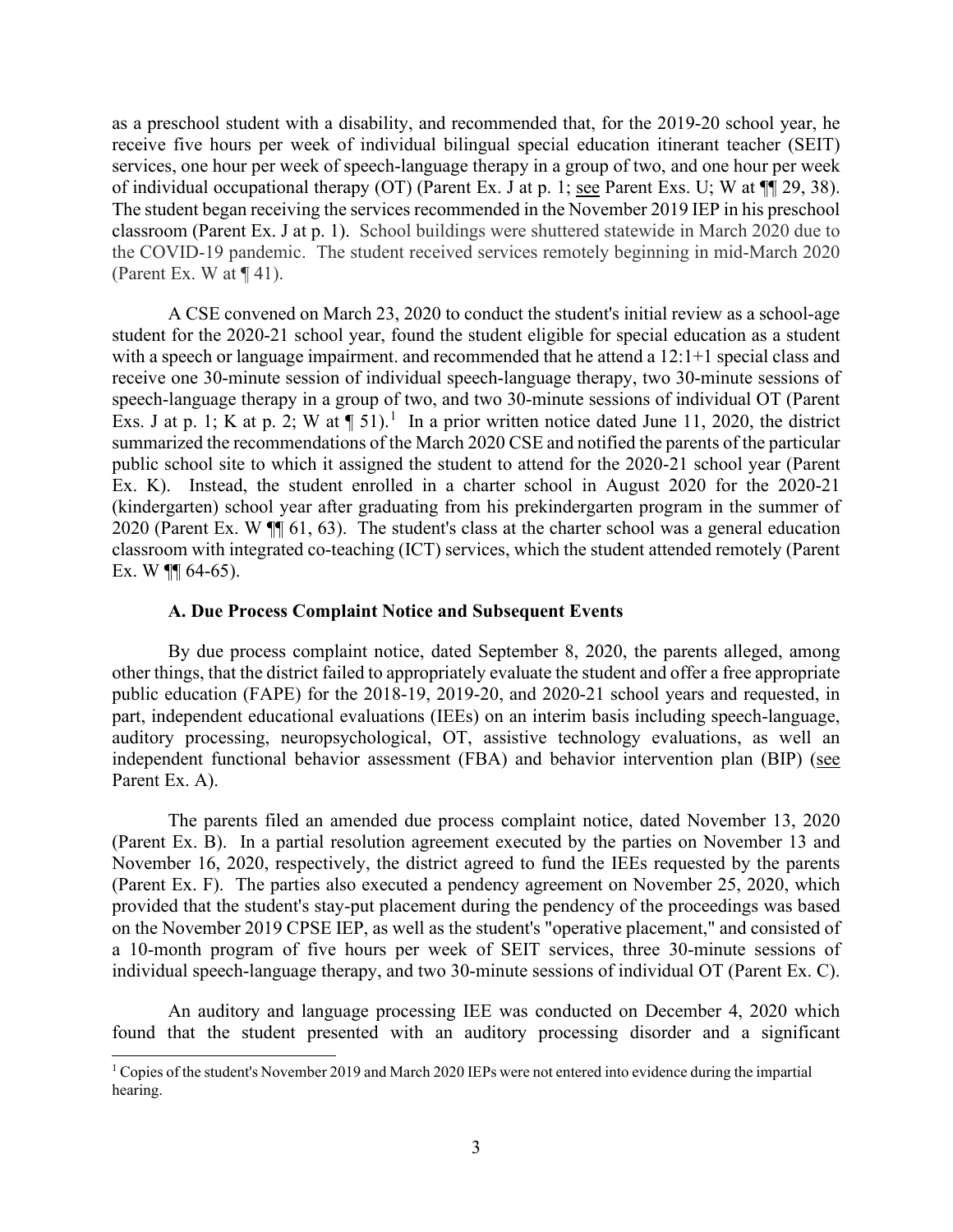communication impairment with deficits in the areas of receptive, expressive and pragmatic processing and regulation, core stability, fine motor skills, and self-help skills, which had language, as well as a mild articulation disorder (Parent Ex. M at pp. 1, 8). The speech-language pathologist who conducted the evaluation recommended, among other things, that the student be provided an FM unit, speech-language therapy five times per week (two weekly individual sessions and three weekly sessions in a small group setting for no longer than 30 minutes per session) and compensatory speech-language services in the amount of 200, 30-minute sessions for each year of deprivation with no expiration date (id. at p. 10). An OT IEE was conducted on January 20, 2021, which found that the student had significant delays in the areas of sensory negatively impacted the student's ability to participate in his academic curriculum (Parent Ex. G at pp. 1, 20). The occupational therapist recommended that the student receive three 45-minute OT sessions per week and a bank of compensatory OT services in the amount of 92 hours (one hour per week for 46 weeks for 2 years) with no expiration date (id. at pp. 20-21).

 A neuropsychological and educational IEE was conducted on January 24, 2021 during however, his non-verbal cognitive functions, visual-spatial processing and fluid reasoning were relative strengths (Parent Ex. J at pp. 1, 3-4, 8). With respect to language functioning, the neuropsychologist found that the student demonstrated significant receptive and expressive language delays and performed in the very low range receptively and in the low average range expressively (id. at pp. 4, 8-9). With regard to attention, executive functioning, and memory, the working memory (id. at pp. 5, 9). Academically, the student was found to have significant math was identified as a personal strength (id. at pp. 5-6, 9). In terms of social/emotional and noted to have challenges with sleep and temper issues at home (id. at pp. 6-7, 9). The neuropsychologist stated that the student's profile, which included social communication issues, transitions and changes in routines, was highly consistent with autism spectrum disorder (id. at p. 10). The neuropsychologist found that the student met the criteria for diagnoses of autism recommended that, due to the district's failure to identify the student as a student with autism hours of individual academic intervention, 1,560 hours of home-based ABA, and 312 hours of parent counseling and training (*id.* at p. 11). which the student was administered the Wechsler Preschool and Primary Scale of Intelligence, fourth edition (WPPSI-IV), resulting in a full-scale IQ of 62 and reflecting that the student's verbal abilities, working memory, and processing speed were deemed extremely low relative to his peers, student reportedly had significant difficulties in attention, hyperactivity, and impulsivity with the most prominent challenges identified in impulse control, self-monitoring, cognitive flexibility, emotional regulation, and working memory, which were confirmed through formal testing in which the student demonstrated significant challenges in speeded processing, and short-term challenges in reading comprehension and below-age level skills in spelling and math, although behavioral functioning, the student was identified with difficulties related to inattention, hyperactivity, social functioning, atypical behaviors, anxiety, and physical symptoms, and was restricted interests, repetitive behaviors, sensitivity issues and behaviors, and struggles with spectrum disorder and attention deficit hyperactivity disorder (id.). The neuropsychologist spectrum disorder, the student should receive a large bank of remedial services "for the missed opportunities for services over the past 3 school years," including 6,240 hours of 1:1 applied behavior analysis (ABA) instruction during the school day, 234 hours of social skills training, 1,560

results of which were set forth in a report dated March 13, 2021, along with a BIP (Parent Ex. N).<br>4 An independent FBA was conducted on January 18, 2021 through February 4, 2021, the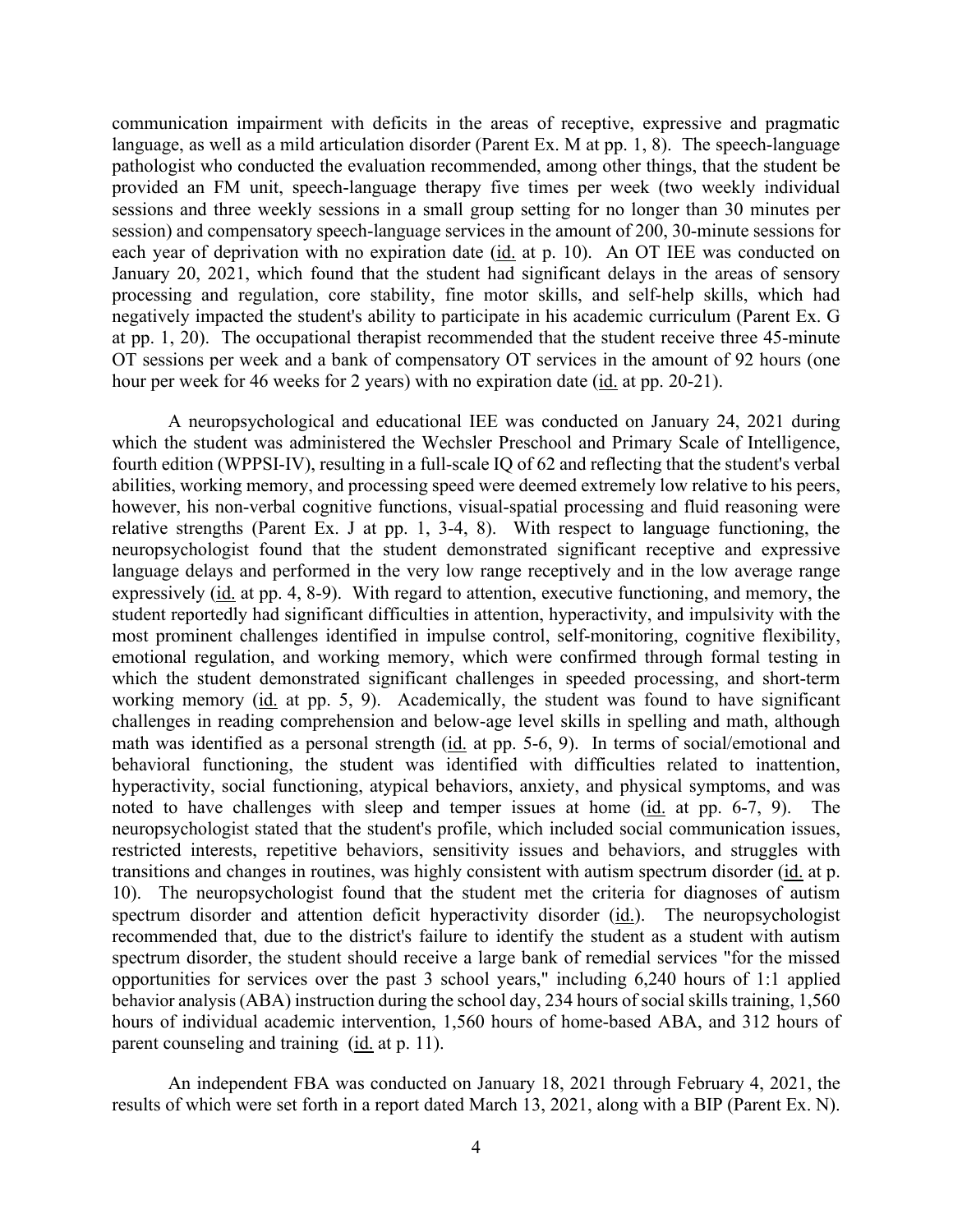any non-preferred task was given, left the designated area when asked to sit with the evaluator, off-task behavior, in which the student focused for less than one minute on a non-preferred task or activity, focused for less than five minutes on a preferred song or video, looked at other things (e.g., his toys, the ceiling) when asked to engage in a task (id. at pp. 6-7). The BCBA concluded that the functions of the student's target behaviors were that they resulted in attention from his parents and teachers, resulted in a reduction or removal of demands, granted him access to preferred activities, items or routines, or were inherently enjoyable (id. at p. 11). In making a address his communication and behavioral needs had reinforced the problematic behaviors so that foundational skills (id. at pp. 11-12). The BCBA recommended that the student attend a 12:1+1 1,560 hours (10 hours per week times 52 weeks times 3 years) of ABA therapy and 312 hours (2 hours per week times 52 weeks times 3 years) of parent counseling and training (*id.* at pp. 11-13). After noting the documents reviewed, which included the January 2021 neuropsychological and educational IEE, the Board Certified Behavior Analyst (BCBA) who conducted the FBA identified problem behaviors that the student engaged in that prevent him from functionally engaging with his environment, including: (1) elopement, in which the student left his chair and ran away when and abandoned the designated area every five to ten minutes; (2) non-compliance, in which he ignored directions, did not want to participate in non-preferred activities, and was reported to ignore the other person's directions and pay attention to something else, at home and in school; (3) nearby when called or given a direction, and looked at the evaluator then looked at other things recommendation for the student's educational program and compensatory hours, the BCBA stated that the student's behaviors largely achieved the identified functions and that his learning history illustrated that persistent mismanagement and lack of appropriate strategies to constructively they "permeated every aspect of his life" and prevented him from developing necessary classroom with a full-day (40 hours per week) of 1:1 ABA instruction, 10 hours per week of homebased ABA by a BCBA, Licensed Behavior Analyst (LBA), or ABA trained special education teacher, two hours per week of parent counseling and training, and compensatory education of

(compare Parent Ex. A, and Parent Ex. B, with May 2021 Amended Due Process Compl. Notice). placements; and failed to follow the procedural requirements of the IDEA (May 2021 Amended Due Process Compl. Notice at pp. 1-2). The parents further asserted that the district violated child records to the parents in their native language (*id.* at p. 2). In addition, the parents asserted that education service delivery that have affected the services offered" to the student (*id.*). The parents amended their due process complaint notice a second time on May 17, 2021, adding claims and requested relief, which reflected the recommendations made in the IEEs completed between December 2020 and January 2021, but which otherwise reiterated allegations and requested relief as set forth in the initial and first amended due process complaint notices Generally, the parents alleged that, for the 2018-19, 2019-20, and 2020-21 school years, the district failed to timely and adequately evaluate the student; failed to create appropriate IEPs and find provisions, failed to provide adequate procedural safeguard and prior written notices during the school years at issue, and failed to provide translation and interpretation services and critical the district violated section 504 of the Rehabilitation Act of 1973 (section 504), 29 U.S.C. § 794(a), and the IDEA by "adopting and implementing systemic and blanket policies regarding special

 As relief, among other things, the parents requested: (1) findings that the district failed to of 6,240 hours of 1:1 instruction with ABA during the school day, 234 hours of social skills offer the student a FAPE for the 2018-19, 2019-20, and 2020-21 school years; (2) an order for a physical therapy (PT) evaluation at reasonable market rates; (3) compensatory educational services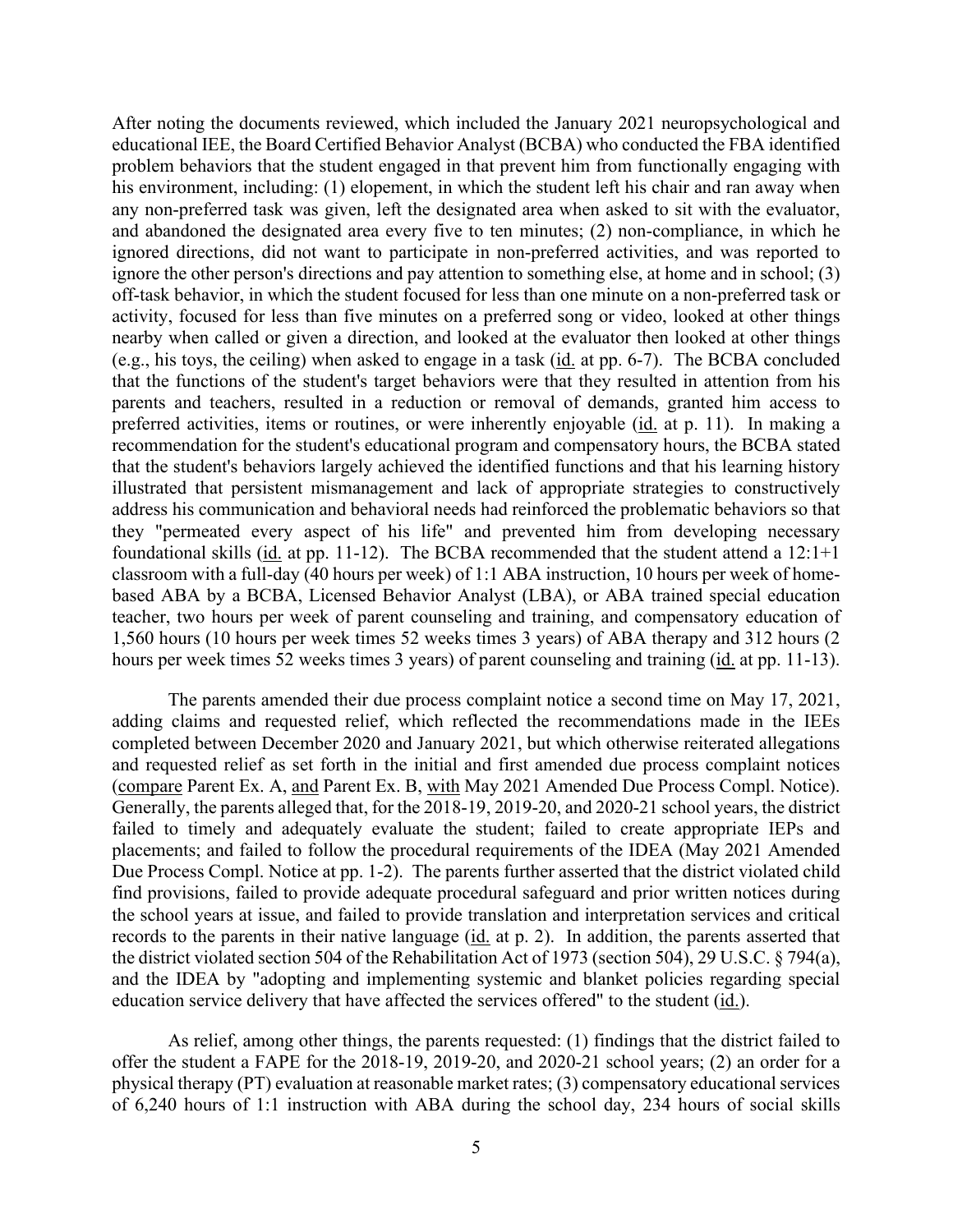training, 1,560 hours of individual academic instruction, 1,560 hours of home-based special education teacher support services (SETSS) with ABA, 312 hours of parent counseling and training, 600 hours of speech-language therapy services, and 92 hours of OT; (4) an order directing the district to fund the educational program recommended in the IEEs; and (5) interpretation and translation services, "enhanced market rates" for ordered services, and reimbursement for out-ofpocket expenses (May 2021 Amended Due Process Compl. Notice at pp. 13-15).

#### **B. Impartial Hearing Officer Decision**

after six days of proceedings (Tr. pp. 1-75).<sup>[2](#page-5-0)</sup> In a decision dated September 11, 2021, the IHO determined that the district failed to meet its burden to prove that it provided the student with a FAPE for the 2018-19, 2019-20, and 2020-21 school years (IHO Decision at p. 4). In particular, the IHO found that the district did not present any testimony to support a finding that it offered the defend FAPE for any of the school years," and that the "only issue" to be decided was "remedy" (id.). In addition, the IHO concluded that there was "absolutely no explanation, let alone a cogent and responsive explanation" for the CSE's program and placement recommendations (id.). An impartial hearing convened on February 11, 2021 and concluded on August 25, 2021, student a FAPE for the three school years at issue, the district "explicitly stated that it did not

 With respect to the parents' request for compensatory education, the IHO denied the parents' request for 6,240 hours of 1:1 ABA services during the school day, 234 hours of social (IHO Decision at pp. 9-10). The IHO found that there was no testimony that an award of these additional services "would place the student in the position he . . . would have been in had the district complied with its obligations under the IDEA" nor as to "how the incredibly large number number of hours requested would be "in addition to the child's regular school day" (id. at p. 10). skills training, 1,560 hours of individual academic instruction, 1,560 hours of home-based ABA, and 312 hours of parent counseling, finding that these requested services were "not appropriate in their form and amount of compensatory education for the [s]tudent's three-year FAPE deprivation" of compensatory hours would be provided to this 6-year old student," noting that the additional

 Decision at pp. 12, 22). The IHO found that the requested services were "an appropriate form and amount of compensatory education for the [s]tudent's three-year FAPE" denial, using a uncontroverted (*id.* at pp. 12-13). However, the IHO ordered the district to provide a bank of 92 hours of compensatory OT services and a bank of 200 hours of compensatory speech-language therapy services (IHO "quantitative and qualitative analysis" and based on the parents' witnesses' testimony and reports, further finding that their testimony was "credible and convincing" and based on detailed and comprehensive evaluations of the student, and that the "appropriateness of the number of hours of compensatory services requested" was also supported by evaluations and testimony which was

 With respect to the parents' request for an order directing the district to fund the educational program recommended for the student in the IEEs going forward, the IHO stated that she believed that "a request that would help the student is a deferral to the [central based support team (CBST)]

<span id="page-5-0"></span> them under the heading of documents entered into the record (IHO Decision pp. 24-27).  $2$  Although the parents' exhibits were not specifically admitted into evidence on the record, they were discussed and objections were considered (see Tr. pp. 39-42); additionally, the exhibit list attached to the IHO's decision includes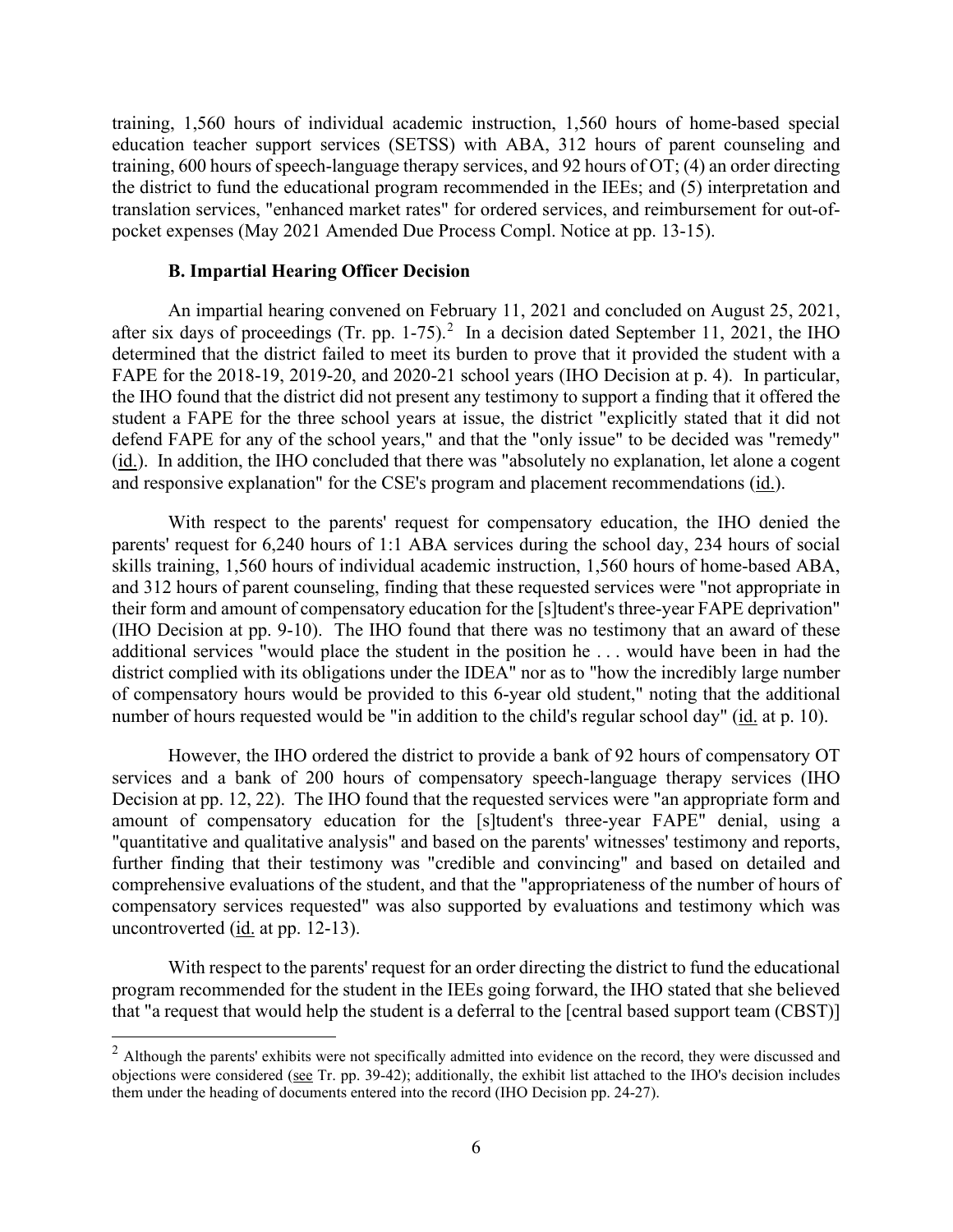where a placement could be located that could provide 1:1 ABA if that was warranted"; noting, however, that this was not the requested relief, the IHO declined what she termed the parents request "that [she] usurp the authority of the [district] and CSE and authorize [her] own IEP recommendations and services for the student" (IHO Decision at pp. 10-11). Instead, the IHO ordered the CSE to reconvene within 20 days of receipt of all evaluations of the student, consider all the available information, consider the program recommended in the IEEs and requested by the 22-24).<sup>3</sup> The IHO also directed the district to prepare a new IEP that "comprehensively describes" the [s]tudent and includes appropriate related services and goals" (*id.* at p. 12). parents and if not implemented "articulate an evidence-based reason" as to why (id. at pp. 11-12,

The IHO further found that to the extent that pendency services were not fully implemented, "those services are due to the student and shall be calculated within 30 days of this order and reserved in a bank of hours for the student" (IHO Decision at pp. 13, 22).

 required for an IEE, but ordered the district to conduct an evaluation (IHO Decision at pp. 21, 22). The IHO also denied the parents' requests for future evaluations as premature (*id.* at p. 21). Finally, With respect to the parents' request for a PT evaluation, the IHO found that the record failed to establish that the parents requested or disagreed with a PT evaluation from the district, as the IHO denied the parents' discrimination claims under section 504 (id.).

 hours of full-day 1:1 . . . (ABA) per week within the classroom setting; ii. OT per week for 30 minutes, 2x1:1 and 3x3:1[;] v. Social skills training 3x weekly be sourced, then SETSS-ABA should be delivered by . . . a highly skilled therapist, with 1 hour of supervision weekly provided by a . . . (BCBA) or . . . highly skilled therapist, with 1 hour of supervision weekly provided by a . . .  $(BCBA)$  or  $\dots$  (LBA); viii. Parent counseling and training 2x weekly for 60 minutes from an ABA provider. However, if one cannot be sourced, then SETSS- weekly provided by a . . . (BCBA) or . . . (LBA)[;] ix. 12-month Extended School extended time for testing, given in a quiet area, pre-teaching, study notes and guides ahead of lessons. Repetition, explanation and clarification, lengthy i. Small, classroom setting  $12:1+1$  of children without behavior issues and 40 3x45x1:1; iii. Implementation of a Sensory Diet; iv. [speech-language therapy] 5x for 30 minutes in a group setting during the school day; vi. 1:1 academic instruction for 10 hours weekly from an ABA provider. However, if one cannot (LBA); vii. 10 hours a weekly of home-based ABA from an ABA provider. However, if one cannot be sourced, then SETSS-ABA should be delivered by a ABA should be delivered by a highly skilled therapist, with 1 hour of supervision Year[;] x. The District will fund a FM System (personal binaural unit - or sound field unit) for use at school and at home[;] xi. Accommodations include: preferential seating, up front close to the teacher, away from distractions; information broken down with adequate pacing and pause time for processing. Visual supports and a word bank; then the DOE is to prepare a new individualized education program that comprehensively describes the Student and includes appropriate related services and goals

(IHO Decision at pp. 22-24).

<span id="page-6-0"></span><sup>&</sup>lt;sup>3</sup> The IHO summarized the requested program as including the following: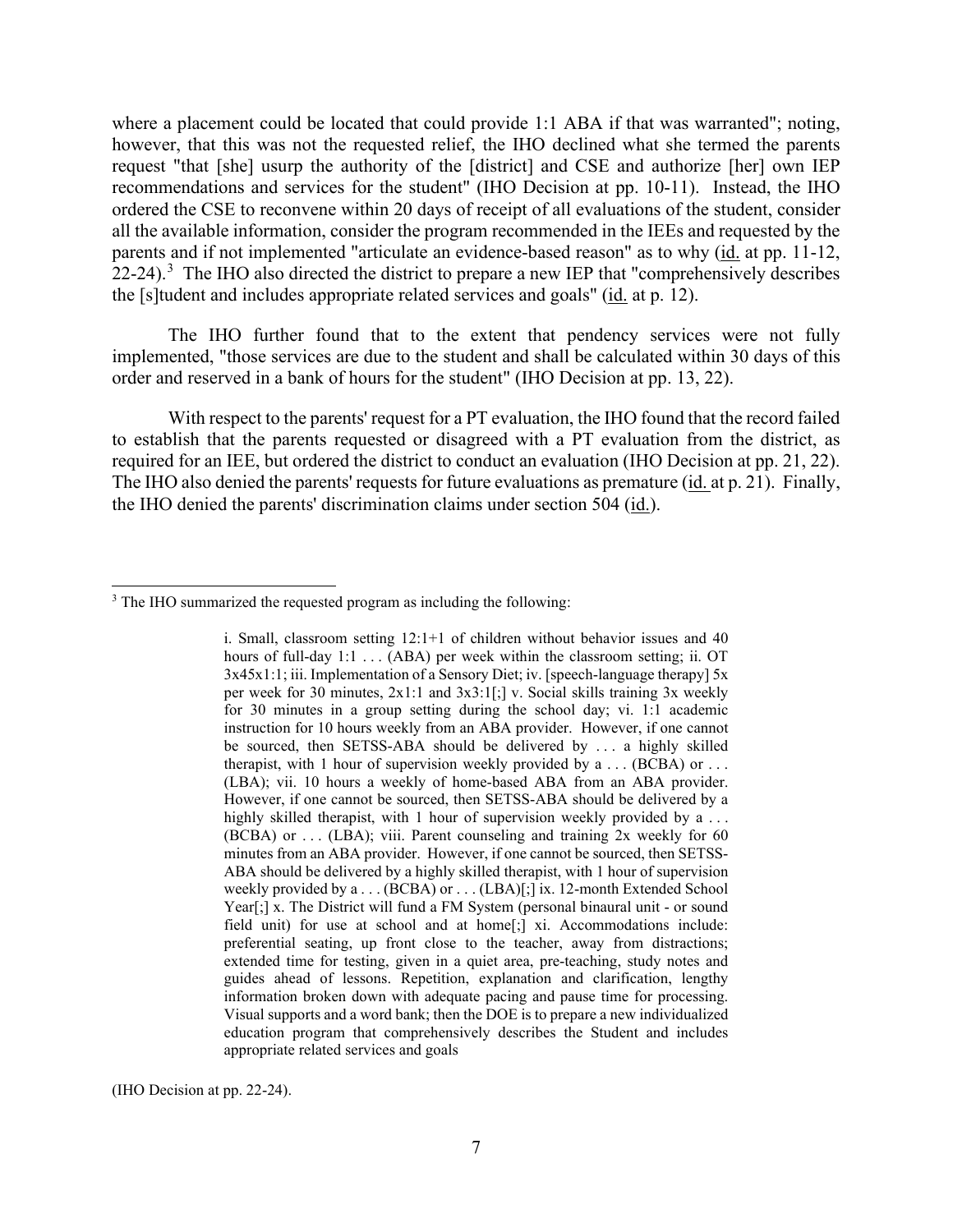#### **IV. Appeal for State-Level Review**

 The parents appeal. The parents assert that the IHO failed to hold the district to its burden burden to the parents to establish the appropriate remedy. The parents also assert that the IHO erred in her analysis of compensatory education by suggesting that the parents were seeking a age-level skills and as to how the parents could use the hours going forward. The parents further not fully compensate them. Further, the parents assert that the IHO erred in sua sponte ordering of ordering compensatory education. The parents also claim that the IHO failed to rule on claims notices, as well as numerous IEP deficiencies and the parents' systemic claims. Lastly, the parents contend that the IHO erred in failing to rule that the district violated section  $504<sup>4</sup>$ . As relief, the academic intervention; (4) 1,560 hours of home-based ABA; and (5) 312 hours of parent of production and persuasion with respect to the question of remedy, erroneously shifting the "default judgement" award. In addition, the parents argue that the IHO erred in her quantitative/qualitative analysis of the parents' requested relief by completely rejecting the neuropsychologist's recommendations as purely quantitative thereby denying the parents any compensatory remedy for the three-year FAPE denial. The parents contend that the IHO's conclusion about the compensatory request is belied by the record as the neuropsychologist specifically testified that the student needed the large number of hours to make up for the three years of services he did not receive during a critical development time so that he could approach contend that they were entitled to their requested compensatory relief and that the IHO's award did the district to create a prospective IEP for the 2021-22 school year with a deferral to CBST, instead raised in the due process complaint notices and make specific findings with respect to the denial of FAPE, including that the district failed to provide interpreters and translated documents, timely and adequately evaluate the student, provide adequate procedural safeguards and prior written parents request a reversal of the IHO's denial of compensatory services and the order directing the CSE to reconvene, and an award of: (1) 6,240 hours of 1:1 ABA instruction (or a minimum of 1,560 hours of 1:1 ABA instruction); (2) 234 hours of social skills training; (3) 1,560 hours of 1:1 counseling and training.

 request for review dismissed. The district argues that, having not appealed the IHO's FAPE hours recommended in the OT and speech-language evaluations and properly denied the In an answer, the district asserts that the IHO decision should be affirmed and the parents' findings, the issue to be decided is whether the IHO erred in not awarding the compensatory service hours recommended by the neuropsychologist. The district asserts the IHO properly awarded the compensatory service hours recommended by the neuropsychologist, further arguing that there was nothing in the neuropsychologist's evaluation to suggest that his recommendations would put the student in the place he would have been but for the denial of FAPE except the statement that

<span id="page-7-0"></span><sup>&</sup>lt;sup>4</sup> An SRO's jurisdiction is limited by State law to matters arising under the IDEA and Article 89 of the Education Law (Educ. Law § 4404[2] [providing that SROs review IHO determinations "relating to the determination of the nature of a child's handicapping condition, selection of an appropriate special education program or service and the failure to provide such program"]). Courts have also recognized that the Education Law makes no provision for State-level administrative review of IHO decisions with regard to section 504 (see A.M. v. New York City Dep't of Educ., 840 F. Supp. 2d 660, 672 & n.17 [E.D.N.Y. 2012] [noting that "[u]nder New York State education law, the SRO's jurisdiction is limited to matters arising under the IDEA or its state counterpart"], aff'd, 513 Fed. App'x 95 [2d Cir. May 12, 2013]; see also F.C. v. New York City Dep't of Educ., 2016 WL 8716232, at \*11 [S.D.N.Y. Aug. 5, 2016]). Therefore, I do not have jurisdiction to review any portion of the parents' claims regarding violations of section 504 and they will not be further discussed.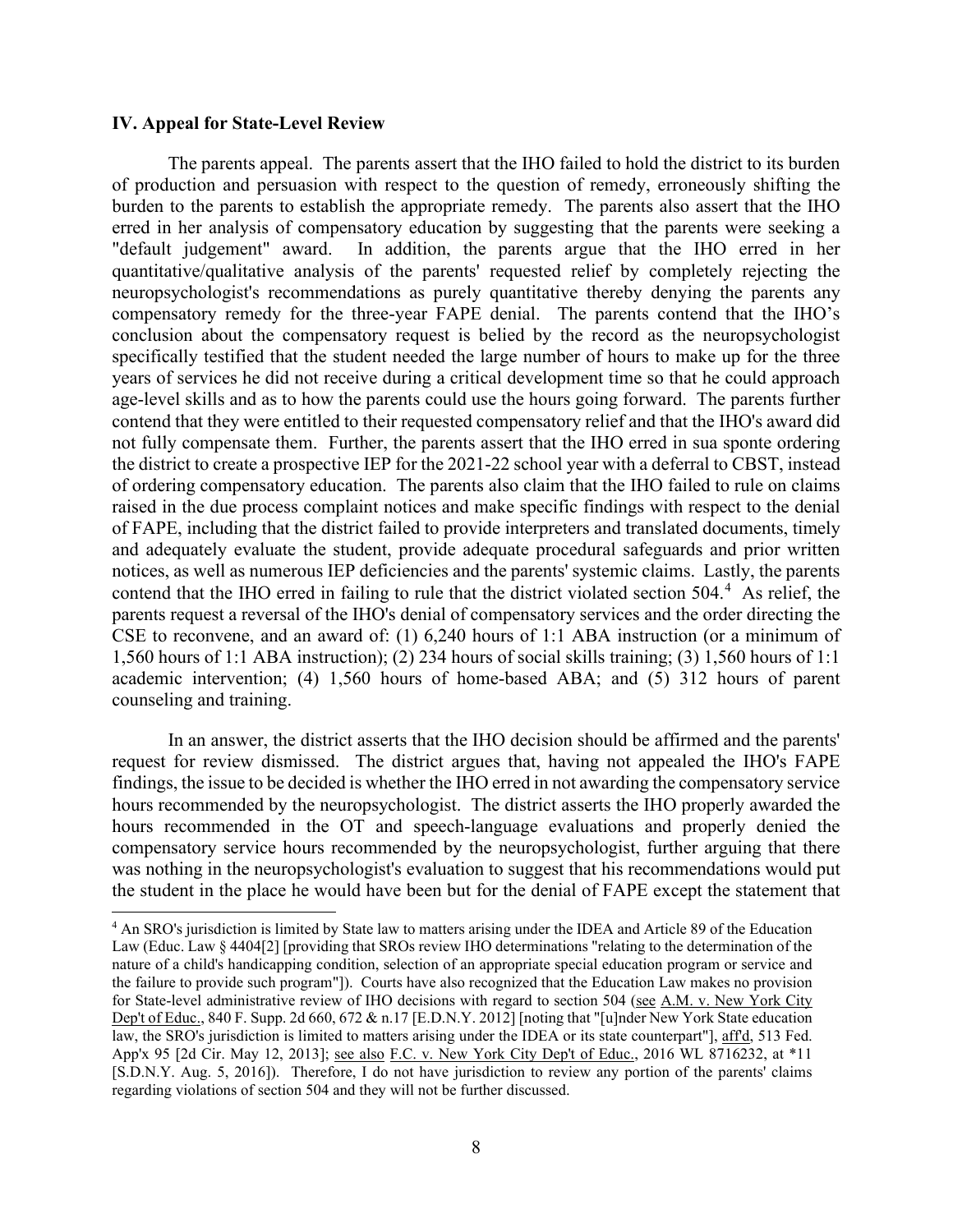the hours should be calculated for the missed opportunities for services over the past three school years. The district argues that the parents' remaining allegations lack merit and do not warrant disturbing the IHO's determinations.

#### **V. Applicable Standards**

Two purposes of the IDEA (20 U.S.C. §§ 1400-1482) are (1) to ensure that students with disabilities have available to them a FAPE that emphasizes special education and related services designed to meet their unique needs and prepare them for further education, employment, and independent living; and (2) to ensure that the rights of students with disabilities and parents of such students are protected (20 U.S.C. § 1400[d][1][A]-[B]; see generally Forest Grove Sch. Dist. v. T.A., 557 U.S. 230, 239 [2009]; Bd. of Educ. of Hendrick Hudson Cent. Sch. Dist. v. Rowley, 458 U.S. 176, 206-07 [1982]).

 A FAPE is offered to a student when (a) the board of education complies with the 2014]; <u>R.E. v. New York City Dep't of Educ.</u>, 694 F.3d 167, 189-90 [2d Cir. 2012]; <u>M.H. v. New</u> 458 U.S. at 206; see T.P. v. Mamaroneck Union Free Sch. Dist., 554 F.3d 247, 253 [2d Cir. 2009]). errors render an IEP legally inadequate under the IDEA (M.H., 685 F.3d at 245; A.C. v. Bd. of parents' opportunity to participate in the decision-making process regarding the provision of a procedural requirements set forth in the IDEA, and (b) the IEP developed by its CSE through the IDEA's procedures is reasonably calculated to enable the student to receive educational benefits (Rowley, 458 U.S. at 206-07; T.M. v. Cornwall Cent. Sch. Dist., 752 F.3d 145, 151, 160 [2d Cir. York City Dep't of Educ., 685 F.3d 217, 245 [2d Cir. 2012]; Cerra v. Pawling Cent. Sch. Dist., 427 F.3d 186, 192 [2d Cir. 2005]). "'[A]dequate compliance with the procedures prescribed would in most cases assure much if not all of what Congress wished in the way of substantive content in an IEP'" (Walczak v. Fla. Union Free Sch. Dist., 142 F.3d 119, 129 [2d Cir. 1998], quoting Rowley, 458 U.S. at 206; <u>see T.P. v. Mamaroneck Union Free Sch. Dist.</u>, 554 F.3d 247, 253 [2d Cir. 2009]). The Supreme Court has indicated that "[t]he IEP must aim to enable the child to make progress. After all, the essential fu advancement" (Endrew F. v. Douglas Cty. Sch. Dist. RE-1, 580 U.S. \_\_, 137 S. Ct. 988, 999 [2017]). While the Second Circuit has emphasized that school districts must comply with the checklist of procedures for developing a student's IEP and indicated that "[m]ultiple procedural violations may cumulatively result in the denial of a FAPE even if the violations considered individually do not" (R.E., 694 F.3d at 190-91), the Court has also explained that not all procedural Educ. of the Chappaqua Cent. Sch. Dist., 553 F.3d 165, 172 [2d Cir. 2009]; Grim v. Rhinebeck Cent. Sch. Dist., 346 F.3d 377, 381 [2d Cir. 2003]). Under the IDEA, if procedural violations are alleged, an administrative officer may find that a student did not receive a FAPE only if the procedural inadequacies (a) impeded the student's right to a FAPE, (b) significantly impeded the FAPE to the student, or (c) caused a deprivation of educational benefits (20 U.S.C. § 1415[f][3][E][ii]; 34 CFR 300.513[a][2]; 8 NYCRR 200.5[j][4][ii]; Winkelman v. Parma City Sch. Dist., 550 U.S. 516, 525-26 [2007]; R.E., 694 F.3d at 190; M.H., 685 F.3d at 245).

based on a determination of whether the student received a FAPE  $(20 \text{ U.S.C.} \S 1415 \text{ [f]} \S \text{ [E]} \text{ [i]}).$ The IDEA directs that, in general, an IHO's decision must be made on substantive grounds A school district offers a FAPE "by providing personalized instruction with sufficient support services to permit the child to benefit educationally from that instruction" (Rowley, 458 U.S. at 203). However, the "IDEA does not itself articulate any specific level of educational benefits that must be provided through an IEP" (Walczak, 142 F.3d at 130; see Rowley, 458 U.S. at 189). "The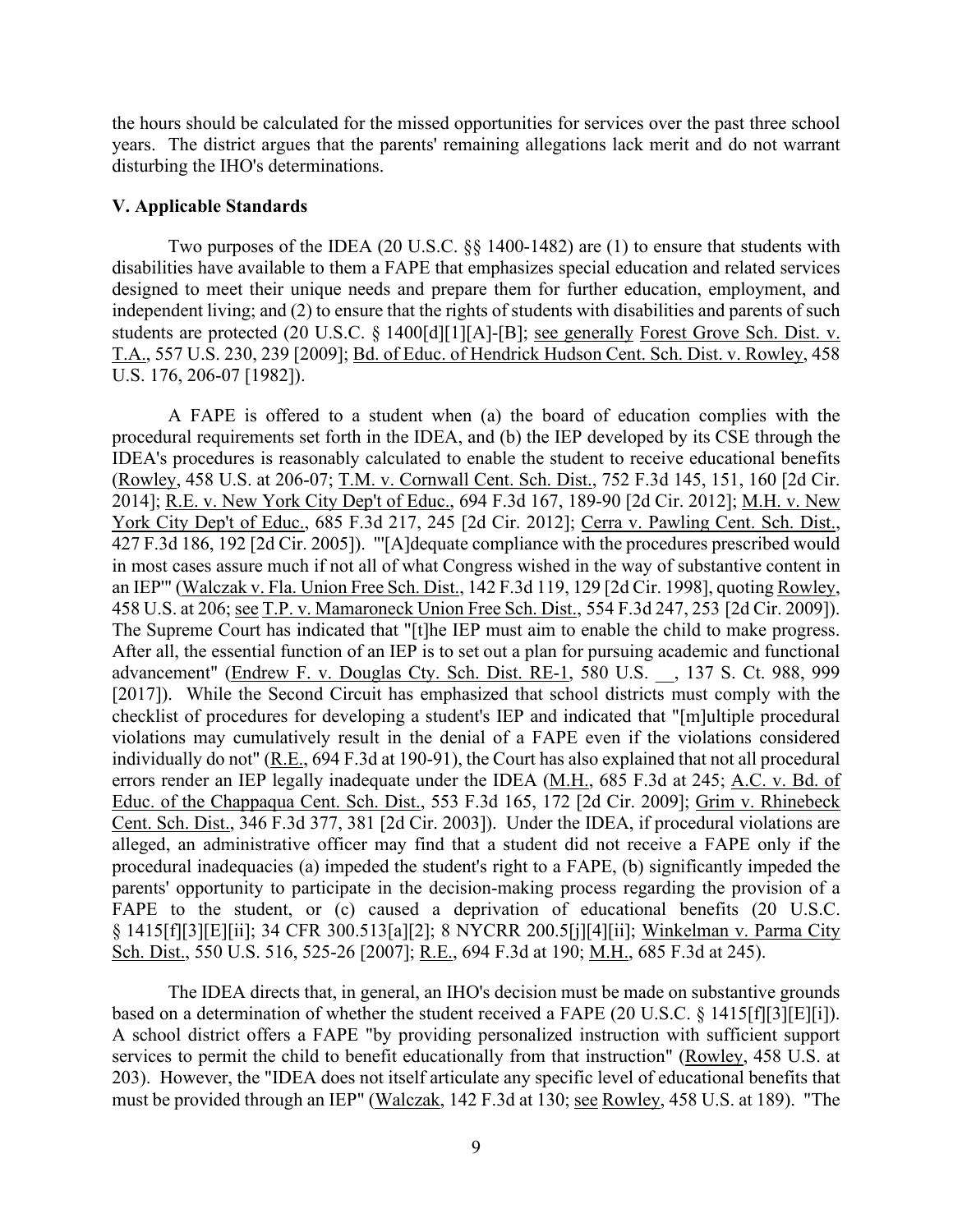adequacy of a given IEP turns on the unique circumstances of the child for whom it was created" produce progress, not regression,' and . . . affords the student with an opportunity greater than mere 200.6[a][1]; see Newington, 546 F.3d at 114; Gagliardo v. Arlington Cent. Sch. Dist., 489 F.3d (Endrew F., 137 S. Ct. at 1001). The statute ensures an "appropriate" education, "not one that provides everything that might be thought desirable by loving parents" (Walczak, 142 F.3d at 132, quoting Tucker v. Bay Shore Union Free Sch. Dist., 873 F.2d 563, 567 [2d Cir. 1989] [citations omitted]; see Grim, 346 F.3d at 379). Additionally, school districts are not required to "maximize" the potential of students with disabilities (Rowley, 458 U.S. at 189, 199; Grim, 346 F.3d at 379; Walczak, 142 F.3d at 132). Nonetheless, a school district must provide "an IEP that is 'likely to 'trivial advancement'" (Cerra, 427 F.3d at 195, quoting Walczak, 142 F.3d at 130 [citations omitted]; see T.P., 554 F.3d at 254; P. v. Newington Bd. of Educ., 546 F.3d 111, 118-19 [2d Cir. 2008]). The IEP must be "reasonably calculated to provide some 'meaningful' benefit" (Mrs. B. v. Milford Bd. of Educ., 103 F.3d 1114, 1120 [2d Cir. 1997]; see Endrew F., 137 S. Ct. at 1001 [holding that the IDEA "requires an educational program reasonably calculated to enable a child to make progress appropriate in light of the child's circumstances"]; Rowley, 458 U.S. at 192). The student's recommended program must also be provided in the least restrictive environment (LRE) (20 U.S.C. § 1412[a][5][A]; 34 CFR 300.114[a][2][i], 300.116[a][2]; 8 NYCRR 200.1[cc], 105, 108 [2d Cir. 2007]; Walczak, 142 F.3d at 132).

student's present levels of academic achievement and functional performance (see 34 CFR An appropriate educational program begins with an IEP that includes a statement of the 300.320[a][1]; 8 NYCRR 200.4[d][2][i]), establishes annual goals designed to meet the student's needs resulting from the student's disability and enable him or her to make progress in the general education curriculum (see 34 CFR 300.320[a][2][i], [2][i][A]; 8 NYCRR 200.4[d][2][iii]), and provides for the use of appropriate special education services (see 34 CFR 300.320[a][4]; 8 NYCRR 200.4[d][2][v]).<sup>5</sup>

the appropriateness of such placement (Educ. Law  $\S$  4404[1][c]; <u>see R.E.</u>, 694 F.3d at 184-85). The burden of proof is on the school district during an impartial hearing, except that a parent seeking tuition reimbursement for a unilateral placement has the burden of proof regarding

#### **VI. Discussion**

#### **A. Scope of Review**

State Review Officer" (8 NYCRR 279.8[c][2], [4]; see 8 NYCRR 279.4[a]). In addition, an IHO's State regulation governing practice before the Office of State Review requires that the parties set forth in their pleadings "a clear and concise statement of the issues presented for review and the grounds for reversal or modification to be advanced, with each issue numbered and set forth separately," and further specify that "any issue not identified in a party's request for review, answer, or answer with cross-appeal shall be deemed abandoned and will not be addressed by a

<span id="page-9-0"></span> ambitious in light of his [or her] circumstances, just as advancement from grade to grade is appropriately  $5$  The Supreme Court has stated that even if it is unreasonable to expect a student to attend a regular education setting and achieve on grade level, the educational program set forth in the student's IEP "must be appropriately ambitious for most children in the regular classroom. The goals may differ, but every child should have the chance to meet challenging objectives" (Endrew F., 137 S. Ct. at 1000).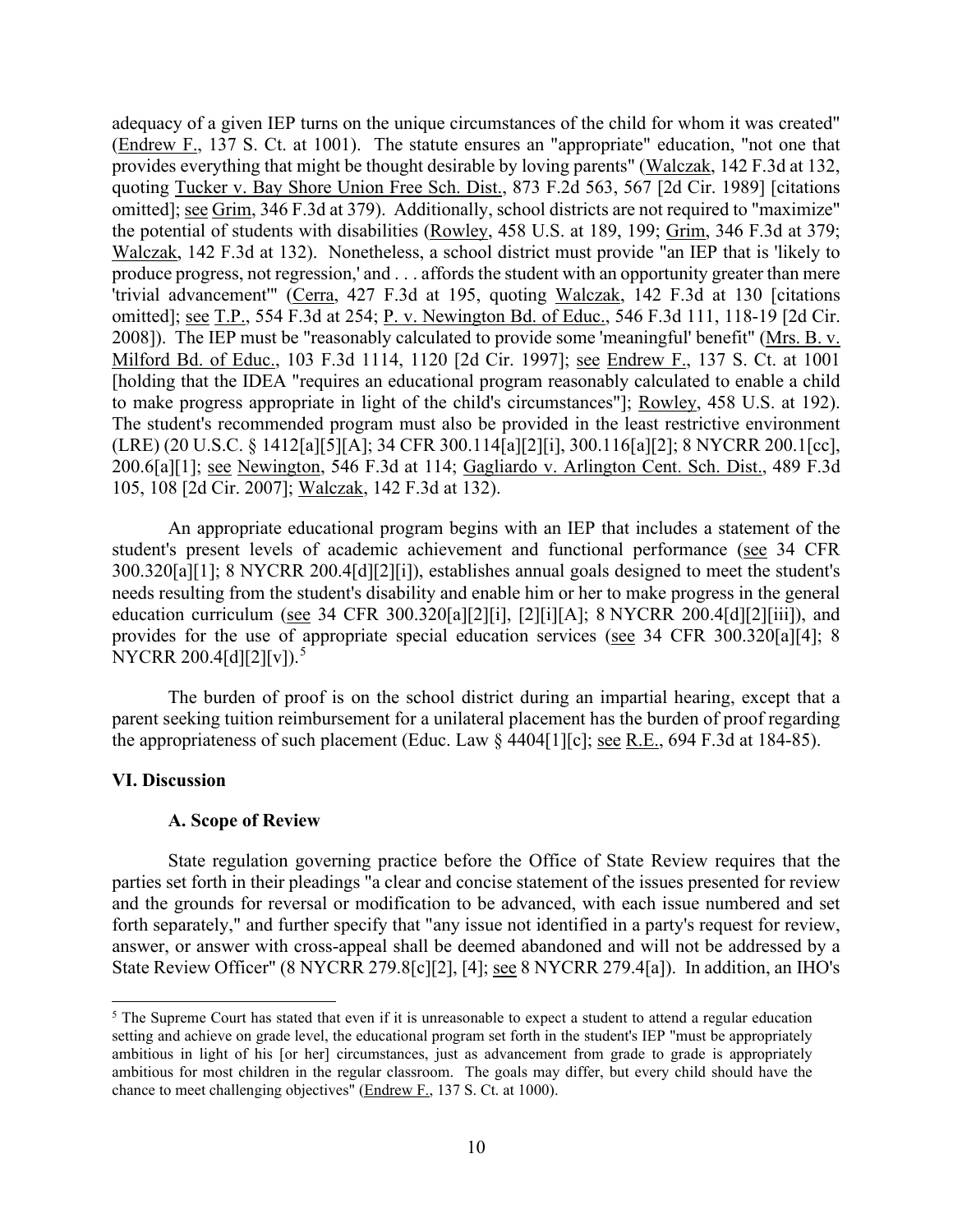decision is final and binding upon the parties unless appealed to a State Review Officer (34 CFR 300.514[a]; 8 NYCRR200.5[j][5][v]).

 language therapy services, or the order for the district to calculate missed pendency services and reserve them in a bank of hours for the student. As such, those findings have become final and Here, neither party challenged the IHO's findings that the district failed to offer the student a FAPE for the 2018-19, 2019-20 and 2020-21 school years, the order for the district to conduct a PT evaluation, the compensatory services awards for 92 hours of OT and 200 hours of speechbinding on the parties and will not be reviewed on appeal (34 CFR 300.514[a]; 8 NYCRR 200.5[j][5][v]; see M.Z. v. New York City Dep't of Educ., 2013 WL 1314992, at \*6-\*7, \*10 [S.D.N.Y. Mar. 21, 2013]).

### **B. Relief—Compensatory Educational Services**

 purpose of an award of compensatory education is to provide an appropriate remedy for a denial up for denial of a [FAPE]"]; <u>see also Doe v. E. Lyme</u>, 790 F.3d 440, 456 [2d Cir. 2015]; <u>Reid v.</u> Dist. of Columbia, 401 F.3d 516, 524 [D.C. Cir. 2005] [holding that, in fashioning an appropriate position he or she would have been in had the district complied with its obligations under the IDEA have received in the first place" and that compensatory education awards "should aim to place Compensatory education is an equitable remedy that is tailored to meet the unique circumstances of each case (Wenger v. Canastota, 979 F. Supp. 147 [N.D.N.Y. 1997]). The of a FAPE (see E.M. v. New York City Dep't of Educ., 758 F.3d 442, 451 [2d Cir. 2014]; Newington, 546 F.3d at 123 [stating that "[t]he IDEA allows a hearing officer to fashion an appropriate remedy, and . . . compensatory education is an available option under the Act to make compensatory education remedy, "the inquiry must be fact-specific, and to accomplish IDEA's purposes, the ultimate award must be reasonably calculated to provide the educational benefits that likely would have accrued from special education services the school district should have supplied in the first place"]; Parents of Student W. v. Puyallup Sch. Dist., 31 F.3d 1489, 1497 [9th Cir. 1994]). Accordingly, an award of compensatory education should aim to place the student in the (see Newington, 546 F.3d at 123 [holding that compensatory education awards should be designed so as to "appropriately address[] the problems with the IEP"]; see also Draper v. Atlanta Indep. Sch. Sys., 518 F.3d 1275, 1289 [11th Cir. 2008] [holding that "[c]ompensatory awards should place children in the position they would have been in but for the violation of the Act"]; L.M., 478 F.3d at 316 [holding that "a flexible approach, rather than a rote hour-by-hour compensation award, is more likely to address [the student's] educational problems successfully"]; Reid, 401 F.3d at 518 [holding that compensatory education is a "replacement of educational services the child should disabled children in the same position they would have occupied but for the school district's violations of IDEA"]).

 Initially, the parents submitted both documentary and testimonial evidence relating to the remedy (see Tr. pp. 39). Although the district briefly cross-examined the neuropsychologist, it Tr. pp. 45-52, 73). The district was required under the due process procedures set forth in New student's need for compensatory services (see Tr. pp. 39-57; Parent Exs. G; H; J; M; N; O; T). Conversely, the district did not submit any evidence proposing an appropriate compensatory declined to present an opening statement at the time of the hearing or submit a closing brief (see York State law to address the issue by describing its views, based on a fact-specific inquiry set forth in an evidentiary record, regarding an appropriate compensatory education remedy that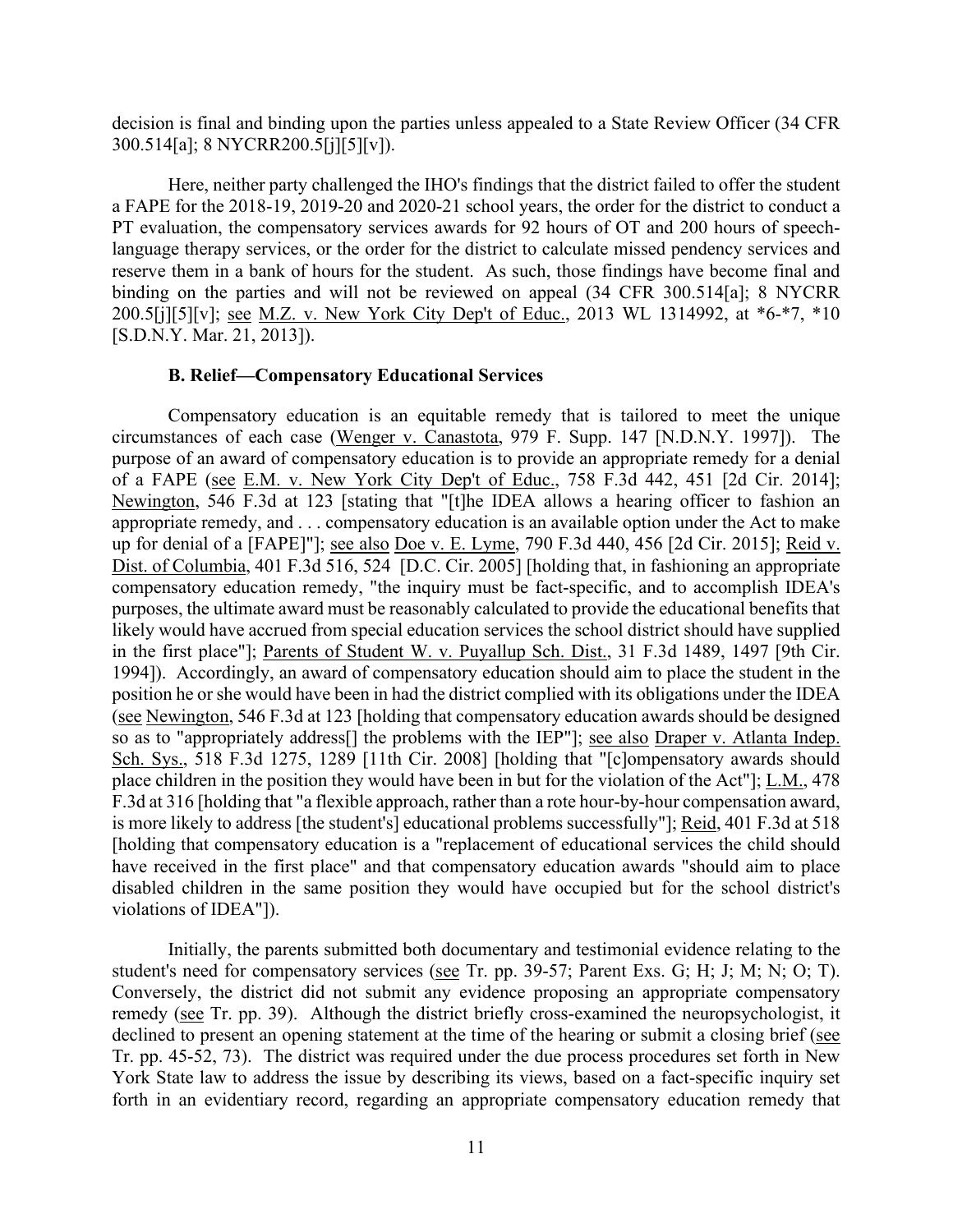would most reasonably and efficiently place the student in the position that he would have been but for the denial of a FAPE (Educ. Law § 4404[1][c]; <u>see M.M. v. New York City Dep't of Educ.</u>, 2017 WL 1194685, at \*4 [S.D.N.Y. Mar. 30, 2017] [noting the SRO's finding that the district had the burden of proof on the issue of compensatory education]; <u>see also E. Lyme</u>, 790 F.3d at 457; Reid, 401 F.3d at 524). Where, as here, New York State law has placed the burden of production and persuasion at an impartial hearing on the district, it is not an SRO's responsibility to craft the district's position regarding the appropriate compensatory education remedy.

 quantity"]). On the other hand, "[o]nce a plaintiff has established that she is entitled to an award, While the district failed to present evidence or its view of an appropriate compensatory education award, the IHO was not required to award all of the relief that the parents sought. Such an outright default judgment awarding compensatory education—or as in this case, any and all of the relief requested without question—is a disfavored outcome even where the district's conduct in denying the student a FAPE and in failing to actively participate in the impartial hearing process is egregious (see Branham v. Govt. of the Dist. of Columbia, 427 F.3d 7, 11-12 [D.C. Cir. 2005]). Indeed, an award ordered so blindly could ultimately do more harm than good for a student (see M.M., 2017 WL 1194685, at \*8 ["Common sense and experience teaches that services that may be valuable for, or even critical to, a child's educational achievement when provided in small to moderate amounts may become close to useless, or even burdensome, if provided in overwhelming simply refusing to grant one clashes with Reid, which sought to eliminate 'cookie-cutter' awards in favor of a 'qualitative focus on individual needs' of disabled students" (Stanton v. Dist. of Columbia, 680 F. Supp. 2d 201, 207 [D.D.C. 2010], quoting Reid, 401 F.3d at 524, 527; see Lee v. Dist. of Columbia, 2017 WL 44288, at \*1 [D.D.C. Jan. 3, 2017]).

 which was accompanied by the neuropsychologist's direct testimony by affidavit that summarized Parent Exs. J; O). In denying the parents' request for the hours of compensatory education services of these additional services "would place the student in the position he . . . would have been in had number of compensatory hours would be provided to this 6-year old student," noting that the school day" (IHO decision at p. 10). The IHO was not persuaded by the testimony of the neuropsychologist who stated that the student needed the large number of hours to "make up for many years of missed opportunities" and for the district's failure to identify the student during his "absolutely crucial, critical" early developmental years when he could have been provided with "evidence-based intervention," such as ABA, which, according to the neuropsychologist, "is the this student "was really a detriment to his functioning," and "c[ould] have really significant, long- term impacts if he d[id] not receive a significant amount of intervention to help close those gaps" (Tr. pp. 54-55). The source of the parents' request for the additional hours of compensatory education services (including 6,240 hours of 1:1 ABA instruction, 234 hours of social skills training, 1,560 hours of 1:1 academic intervention, 1,560 hours of home-based ABA, and 312 hours of parent counseling and training) is the January 2021 neuropsychological and educational evaluation, the evaluation's content and recommendations; the neuropsychologist was briefly cross-examined by the district including with regard to the calculation of the recommended hours (Tr. pp. 45-52; recommended by the neuropsychologist, the IHO found that there was no testimony that an award the district complied with its obligations under the IDEA" nor as to "how the incredibly large number of compensatory education hours requested would be "in addition to the child's regular chief recommendation that supports children with autism spectrum, as far as their communication, adaptive skills, academic functioning, social and emotional functioning" and the lack of which for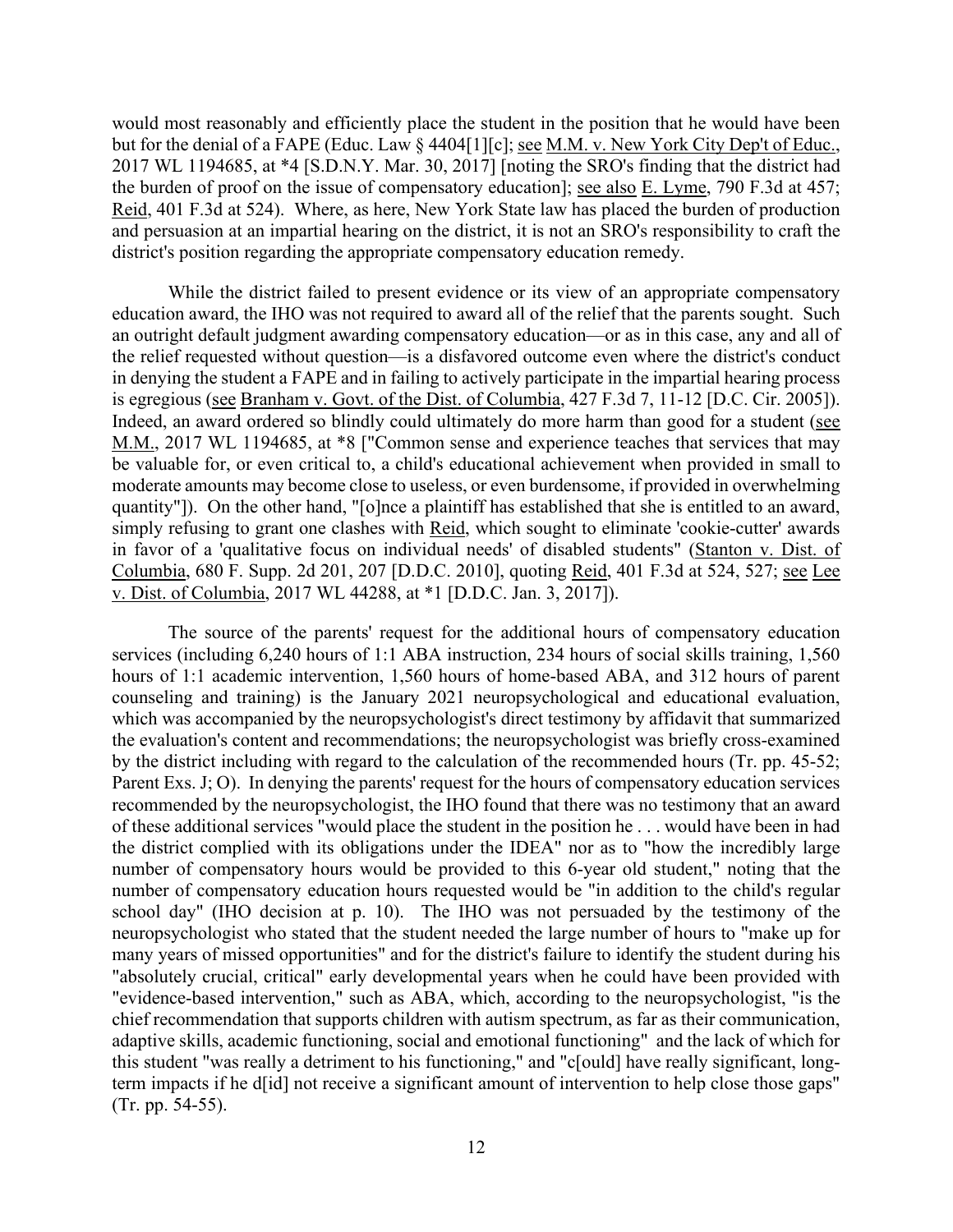However, as the IEEs agreed upon by the parties as part of the October 2020 partial resolution agreement in this matter had been completed by January 2021, were available prior to the neuropsychologist as to how these additional services would place the student in the position Ex. F; IHO Decision at p. 10). While I largely concur with the IHO's analysis of the compensatory adequate remedy for an admitted three-year denial of FAPE by the district. the start of the impartial hearing in February 2021, and had been entered into evidence during the impartial hearing, as had evidence regarding the student's progress from 2019 through 2021, I find that the IHO should have grappled more with the information provided by these other sources during the relevant time frame rather than rejecting all of the recommendations in the January 2021 neuropsychological and educational evaluation as too large and unsupported by the testimony of he would have been in had the district provided the student with a FAPE (see Tr. pp. 39-41;Parent educational services sought the by the parents as inadequately supported by the record and of such a magnitude that the number of hours requested run the danger of overwhelming the student and resulting in diminishing returns for the purpose of placing him in the educational position he would have been in but for the denial of FAPE, the IHO's approach also leaves the student without an

 As such, I believe a review of the evaluative information and progress reports, other than 2019 and 2021 may be useful in determining whether the IHO correctly declined to award much of the compensatory educational services sought by the parents. the neuropsychological report, that contain assessments of the student which occurred between

#### **1. 2019 Evaluation**

Relevant to the analysis of an appropriate compensatory award is the level of the student's functioning prior to or early in the time period when the denial of a FAPE began and the student's expected rate of progress in acquiring skills and information had the district offered the student a FAPE, which would take into account factors such as the student's cognitive skills and age.

 reflects that the student was evaluated using the Stanford-Binet Intelligence Scales- Fifth Edition (SB-5), the Vineland Adaptive Behavior Scales – Third Edition (Vineland-3) and a clinical interview (Parent Ex. Q at pp. 1-2). The evaluation report stated that, according to the parents, the student was diagnosed with a speech delay at age two via the EIP and previously used gestures to communicate (id. at p. 1). The student reportedly "sp[oke] in sentences but ha[d] some difficulty expressing himself, 'd[id] not ask questions,' 'walk[ed] on his tip-toes when he d[id] not wear shoes,' and ha[d] temper tantrums and bec[ame] angry (e.g., '[he] hit[] himself and his mother') 'when corrected, when wanting something, and when he d[id] not want to go to bed'" (id.). The student attended day care at the time of the evaluation but did not receive services; however he had previously received speech-language therapy services through EIP (id.). The evaluator noted that the parents wanted the student to receive speech-language therapy (id.). The evaluator between the evaluator and the parents (*id.* at p. 2). According to the evaluator, during testing the and required three short breaks (id.). Prompting and redirection were used to in order for the The earliest evaluative information contained in the hearing record is the August 2019 psychological evaluation (Parent Ex. Q). A review of the August 2019 psychological evaluation reported that the student presented as a "hyperactive individual" who moved around the evaluator's office, reached for test manipulatives, and played with paper fish during the clinical interview student said "'No, no, no'" when asked certain test questions, attempted to leave the testing room,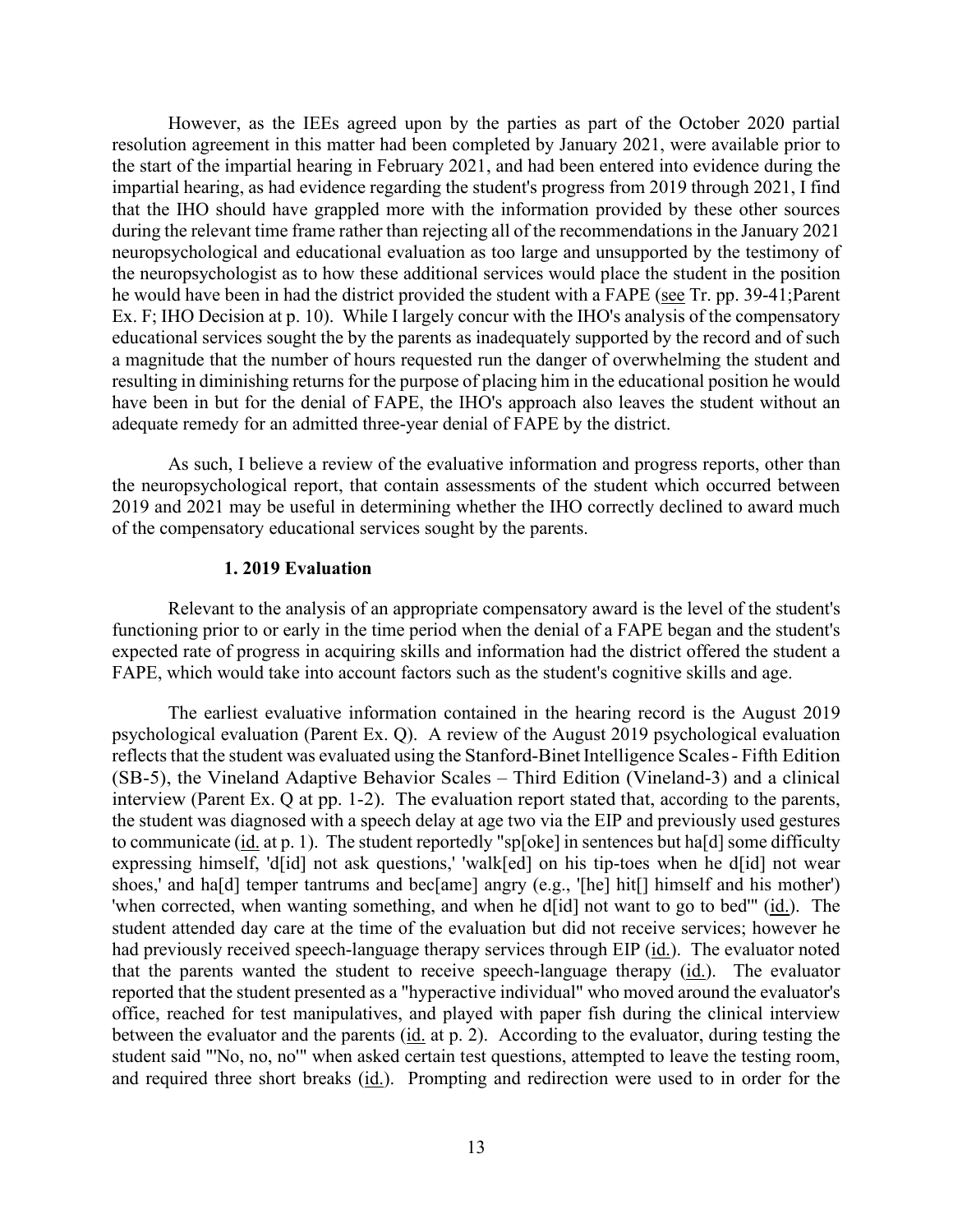to the best of his abilities and was tested in English (by the evaluator who was bilingual) (id.). student to complete testing and the evaluator noted that the student appeared to be performing

 range and well below the first percentile (Parent Ex. Q at pp. 1-2). Despite a statistical "quirk" in the test which gave the student credit on three subtests for which he did not pass any item administered to him, and thus possibly "somewhat overestimate[d]" the student's IQ scores, the results were deemed valid by the evaluator given that the student was able to pass a sufficient number of items on the remaining seven subtests to produce "meaningful and reliable IQ scores" (id. at p. 2). The student scored within the mild intellectual disability range both (id. at p. 3). Composite scores for the knowledge, fluid reasoning, and working memory indexes were not reported because the student did not pass any items on one of the two subtests The psychological evaluation reflected that when the student was administered the SB-5 (in English), he received a full scale IQ of 50, within the mild to moderate intellectual disability on the quantitative reasoning and visual-spatial processing indexes with composite scores of 59 on comprising the index  $(id.)$ .

 Also as part of the psychological evaluation, the Vineland-3 was administered through an interview (in Spanish) with the student's father (Parent Ex. Q at p. 3). With regard to communication skills, the student scored within the "[1]ow" range (*id.*). Within the receptive to expressive skills, the student reportedly used negatives in sentences, said his correct age when (id.). With regard to written communication, the student reportedly recognized one or more simple area, the student reportedly followed instructions with one action and one object and responded to "'what'" and "'who'" questions, did not typically respond appropriately to at least three more-advanced gestures or identify at least three objects pictured in a book (id.). With regard asked, and used "'and'" in phrases or sentences, however, did not typically use at least three moreadvanced gestures, use possessives in phrases or sentences, or ask questions beginning with "'who'" signs and identified at least 10 alphabet letters, however, did not typically recognize his own name in printed form or understand in what direction his language was written (id.).

 student reportedly wiped or blew his nose using a tissue, washed and dried his face and wiped or his dirty clothes in the proper place to be washed, remove his dirty shoes before entering his home, or put away his possessions when done using them  $(id.)$ . Within the community area, the student reportedly used appropriate manners when eating in public, said all seven days of the week in order when asked, and looks both ways when crossing streets or roads, however, did not typically respect the right to personal privacy for himself and others, state the name of various coins when asked, or say the current day of the week when asked (*id.* at pp. 3-4). With regard to daily living skills, the psychological evaluation reflected that the student scored within the "[m]oderately [l]ow" range (Parent Ex. Q at p. 3). Within the personal area, the cleaned his face and hands as needed during or after meals, however, did not typically put clothing on with the right side forward and correct side out or cover his mouth and nose when coughing or sneezing (id.). Within the domestic area, the student reportedly demonstrated care around hot objects and when using sharp objects and cleaned up his own spills (id.). He did not typically put

 on the Vineland-3 (Parent Ex. Q at p. 4). Within the interpersonal skills area, the student reportedly With regard to socialization skills, the student scored within the "[m]oderately [1]ow" range tried to make friends with others his age, maintained culturally appropriate eye contact during social interactions, and answered politely when familiar adults made small talk, however, did not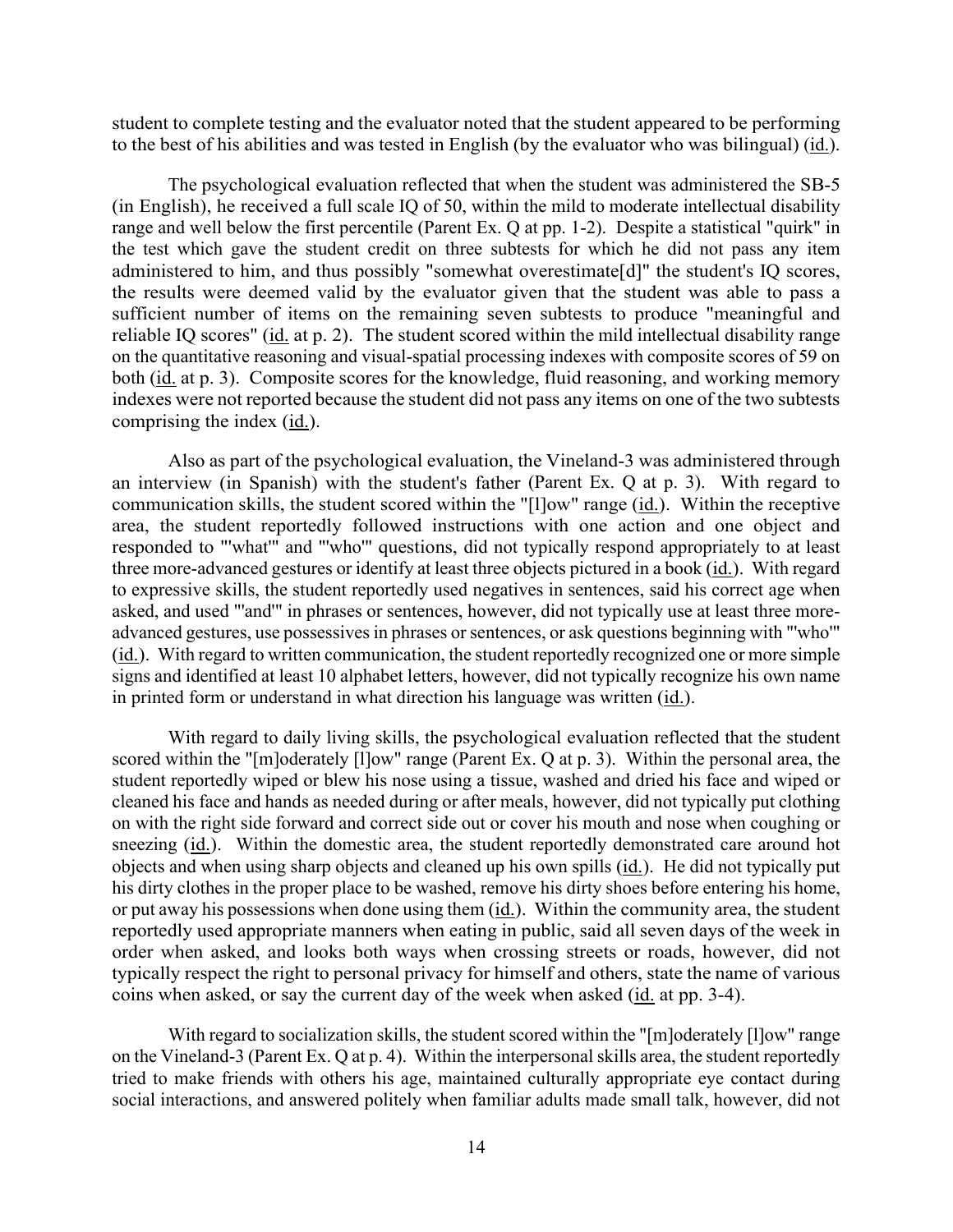companionship, played with other children with minimal supervision, and joined in with a group when area, the student reportedly acted appropriately when introduced to new people, changed his behavior intentionally depending on how well he knew another person, and apologized with sincerity after hurting another's feelings, but did not typically recover quickly from a minor setback problem beyond his own capability to solve (id.). typically state the relationship of his family members to himself, use words to express his own emotions, or imitate relatively complex actions several hours after watching someone else perform them (id.). Within the play and leisure area, the student reportedly sought out others for play or nonverbal cues indicated that he was welcome, however, he did not typically share his possessions when told to do so, protect himself by moving away from those who try to hurt others or destroy things, or play simple make-believe activities with other children (id.). Within the coping skills or disappointment, use words or gestures to express distress, or request help when encountering a

 baseball-sized ball from a distance of two or three feet, or ride a balance bike or bicycle with training wheels for at least 10 feet (*id.*). Within the fine motor skills area, the student reportedly opened and closed scissors with one hand, drew a circle freehand while looking at an example, and poured liquid from one container to another with little or no spilling, but did not typically color With regard to motor skills, the psychological evaluation reflected that the student scored within the "[m]oderately [l]ow" range (Parent Ex. Q at p. 4). Within the gross motor skills area, the student reportedly hopped on one foot at least once without falling, pedaled a tricycle or other three-wheeled vehicle around corners, and caught a beach ball-sized ball from at least 6 feet away, but did not typically hop forward on one foot with ease without holding on, catch a tennis- or simple shapes or animals or draw more than one recognizable form (id.).

 adaptive behavior skills fell within the "[m]oderately [l]ow" level of adaptive functioning, with a Vineland-3 adaptive behavior composite standard score of 71, at the 3rd percentile (Parent Ex. Q at p. 4). The student's psychological evaluation report concluded that the student's overall

the student yielded similar results (compare Parent Ex. R, with Parent Ex. Q). Initial assessments conducted in October 2019 as part of the CPSE's initial evaluation of

 articulation of the student's expected rate of progress based on his age and cognitive levels, which disregard the calculations of the neuropsychologist, as the IHO did, and calculate an award that The foregoing provides a baseline of sorts. The hearing record is, however, lacking an would be beneficial to understanding where the student would have been had the district offered the student a FAPE. Notwithstanding this gap in the hearing record, there is sufficient reason to takes into account the student's age, cognition, and actual progress during the relevant school years.

#### **2. 2021 Progress Reports**

 2020-21 school year pursuant to pendency (Parent Exs. C; J at pp. 1-2). Relevant to calculating While the student did not receive special education during the 2018-19 school year, he began receiving SEIT and related services in November 2019 and continued thereafter for the remainder of the 2019-20 school year pursuant to the November 2019 IEP and then during the an award of compensatory education is considering what progress the student made during the subject time period, which includes taking into account any benefit the student may have received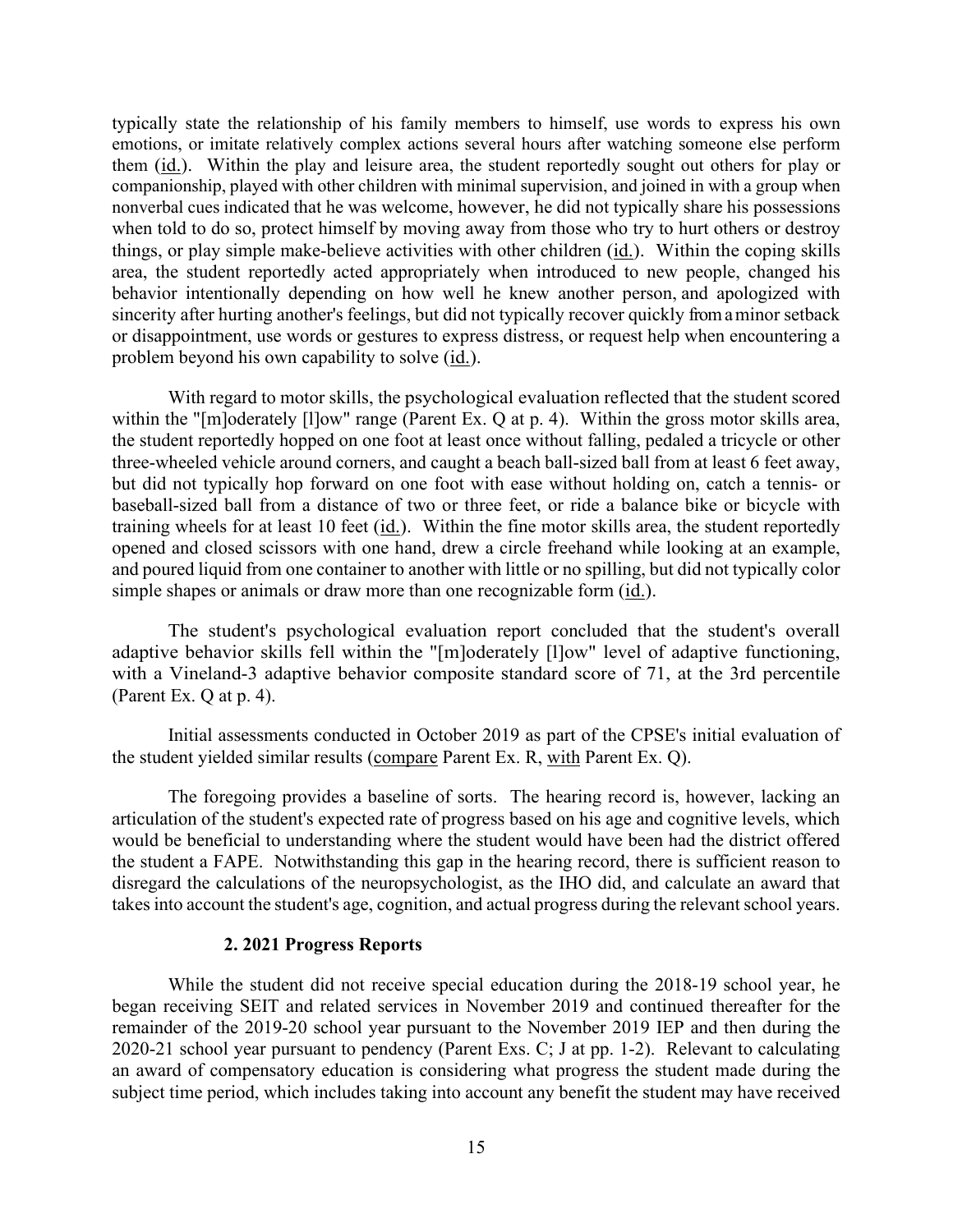what he was due under IDEA"], aff<sup>'d</sup>, 908 F.3d 162 [6th Cir. 2018]). While the January 2021 that accrued during the period of the denial of a FAPE (Parent Ex. J), there is also evidence in the hearing record that the student received some educational benefits (see Parent Exs. C; V). as a result of his educational programming despite the FAPE denials (see Somberg v Utica Community Schs., 2017 WL 242840, at \*4 [E.D. Mich Jan. 20, 2017] [declining to award fulltime tutoring for years during which student was denied a FAPE, since the student "did make some advancement over the course of his time in high school, even though he was not presented with neuropsychological and educational evaluation report identified some areas of educational deficits

22, 2020 and also received speech-language therapy and OT services remotely (id.). Overall, the and focus on the task at hand, as he lost focus at times which impacted his learning and performance (*id.*). The report stated that the student made disruptive noises and screams which interfered with him participating along with his peers via Zoom, as it was disruptive to the lesson and his peers, and the teacher would mute his microphone (*id.*). The report stated that the student with support to continue to progress (*id.*). Finally, the report noted that the student presented with deal with his emotions appropriately (id.). A progress report by the student's kindergarten SEIT, dated May 21, 2021, indicated that the student was attending the charter school remotely (Parent Ex. V at p. 1). The SEIT reported that the student received five hours of 1:1 SEIT support services at home beginning on September SEIT noted that, although the student had made significant progress, the 1:1 SEIT services were important to ensure his continued progress as the student presented with academic delays that made it difficult for him to perform optimally (id.). The provider reported that the student needed frequent support and redirection throughout the day as well as frequent redirection to pay attention required 1:1 SEIT services to support him to do his work and follow along with activities, and that it was important that he continue to receive 1:1 SEIT services to address his delays and be provided social/emotional delays related to social interaction and emotional regulation, as he struggled to

 (Parent Ex. V at p. 3). Although the SEIT noted that this skill was still hard for the student, she was beginning to read simple words but needed the prompt to break down the word for him to read it correctly (id.). The report stated that the student had difficulty following classroom instructions without support, was easily distracted when listening to a story read by the teacher, and needed directives to stay on task (id.). The student had a hard time grasping what the story was about and responding to questions, had to have the story broken down and explained to him in order to higher end questions (id. at pp. 3-4). The student reportedly was able to identify upper and lower case letters, recognize written sight words, and could read simple stories, however, was not able to understand consonants and vowels and was not able to sort them (id. at p. 4). He still had letter or sound, and was not able to distinguish between long and short vowels (id.). According to the SEIT progress report, the student was not able to explain what happened in a story or respond predict what he thought would happen next (id.). The report stated that the student still had With regard to the student's language delays, the May 2021 SEIT stated that, with current levels of 1:1 support, the student was able to recognize alphabet letters and associate them with the correct sounds and was beginning to identify words that begin with a specific letter sound reported that with work and reinforcement he was making slow and steady progress (id.). The SEIT report reflected that the student could recognize sight words that were familiar to him and understand the context of the story, and was able to answer basic questions but could not answer difficulty understanding syllables and number of syllables, finding words that start with the same to a focus question, had difficulty comparing things and using adjectives, and was not able to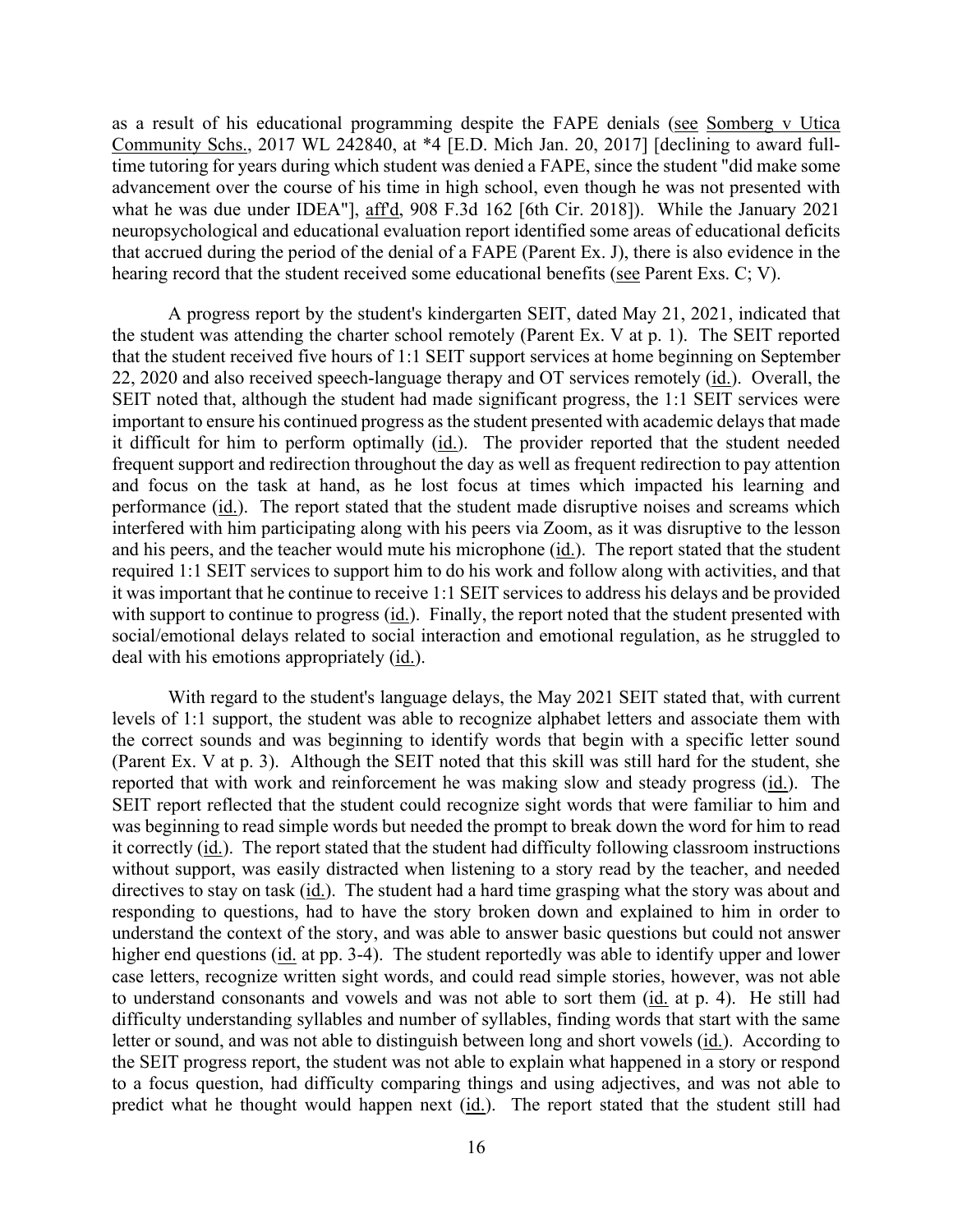(id.). The SEIT noted that with 1:1 SEIT support, the student had made improvements in decoding and comprehension skills and concluded that the student needed continued 1:1 support to acquire decoding and comprehension skills and continue to make progress to master grade level reading skills (id.). difficulty using a capital letter in the beginning of a sentence and a punctuation mark at the end. answering basic questions but still could not answer higher level questions (id.). She explained that SEIT services aided the student by providing him with visual cues and prompts to assist with

 the student's writing skills had improved but his ability to hold a pencil was inconsistent and he was not finished when the classroom teacher was ready to move on (id. at pp. 4-5). The SEIT stated that the student had mastered writing his first and last name but the letters were big and not developing writing within the lines (id. at p. 5). According to the SEIT, SEIT services provided the student with 1:1 modeling and a review of writing skills (*id.*). She noted that the student needed prompts to formulate letters and numbers the correct way as well as prompts to write from top to bottom and not bottom to top (id.). The SEIT provider recommended that the student continue to receive 1:1 SEIT support to develop grade level writing skills (*id.*). With regard to the student's writing, the May 2021 SEIT report stated that, with support, tended to write in a matter that was very light and soft and that his coloring was hurried and not within the lines (Parent Ex. V at p. 4). The student reportedly became frustrated when his work within the lines, and that he was able to write letters and numbers but emphasis was placed on

 directions when presented with math work (Parent Ex. V at p. 2). Due to language delays the student struggled to follow instructions, needed tasks to be broken down into smaller groups, and review and reinforce skills (id.). The report reflected that the student could rote count up to 60 student was reportedly able to categorize items and follow patterns but had a hard time understand (id.). He was able to use a ten frame and count on ten frames up to 60 but did not fewer and more or the same, was not able to compare numbers and did not understand the concept of more, less, and equal (id. at pp. 2-3). According to the SEIT, the student was beginning to such as left, right, middle or inside and outside and besides or next to (id. at p. 3). He was to return to the task for completion (*id.*). Manipulatives such as cubes or tiles were reportedly used With regard to math, the May 2021 SEIT report stated that the student's math skills fell below grade level expectations and that he needed specialized 1:1 instruction and repeated benefited when he was pre-taught a skill 1:1 by his SEIT teacher and 1:1 support was given to using 1:1 correspondence when given the support to stay on task, however, would get distracted while counting higher amounts and lose track (id.). When provided with directives, the student could continue to count with 1: 1 correspondence (id.). The report stated that the student was able to identify shapes and a few three-dimensional shapes, however, had a hard time distinguishing between two- and three-dimensional shapes (id.). He was able to identify numbers and write numbers to 100, however he would sometimes mix up numbers when writing them (id.). The understanding one more and one less and needed manipulative and visual aids to help him understand a number line, was not able to skip count by twos, did not understand the concept of understand the concept of addition and subtraction, as an emerging skill, but was not able to tell time, had difficulty following size patterns and growing patterns, and had difficulty with locations reportedly able to classify/sort by color or shape but needed the teacher to give a model in order to understand the task and was not able to use tally marks without help (id.). The report stated that the student required directives, visuals, and manipulatives in order to focus during a math task and help him follow through with "the question," and became easily distracted and needed directives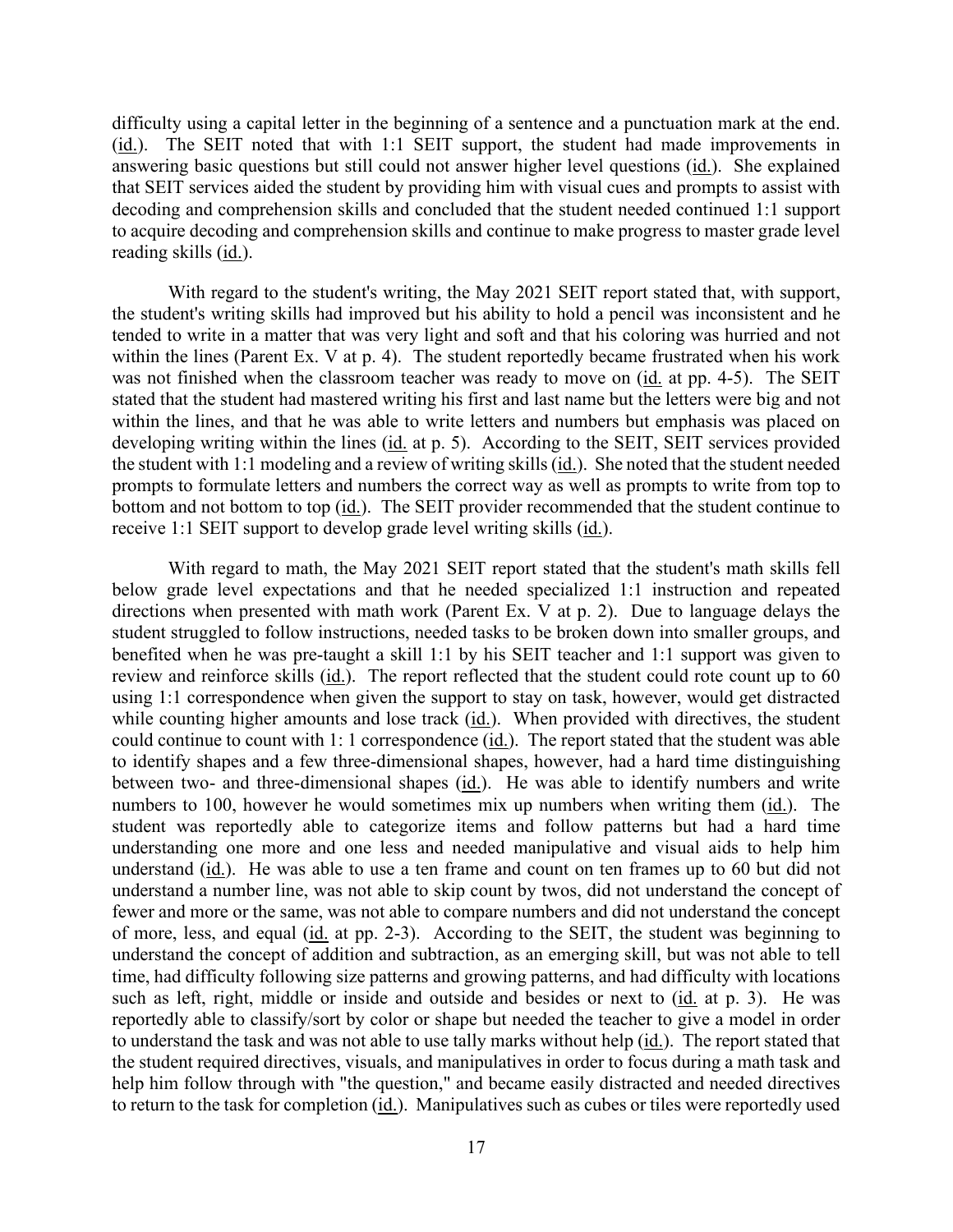to aid the student during math and provide him with visual models to help him understand a math problem, and math instruction was provided when the provider explained and helped the student instruction and review as it was needed for him to acquire new skills and progress towards grade level expectations (id.). with his math homework (id.). The provider recommended that the student continue 1:1

 With regard to other areas, the May 2021 SEIT report stated that the student learned best memory retention and that due to his language delay the student learned best with visuals and to understand (id.). As to social development, the May 2021 SEIT report described the student as directions to the best of his ability (id. at pp. 5-6). When answering questions, the report stated that the student was not on target but his answer was somewhat related to the question (id. at p. 6). simple two step instructions, and his eye contact skills had improved but were still not consistent (id.). With regard to physical development, the SEIT progress report noted that the student's balance and agility were age appropriate, he could participate in dancing and exercise with ease, decreasing tippy-toe walking was being targeted, and the student was in general good health (id.). and improve in his areas of delay, as well as continue OT and speech-language therapy services to address delays, on a 12-month basis (id.). with visual cues and repetition, benefited from 1:1 pre-teaching in order to follow a lesson in class, needed a lot of 1:1 review to understand new skills and concepts and 1:1 reinforcement to master them (Parent Ex. V at p. 5). In addition, the report stated that visual cues were given to encourage manipulative and also the student needed instruction to be broken down into a simple task for him good natured and eager to please, and stated that he wanted to do the right thing and followed The student reportedly lagged behind his peers when given instructions, had a hard time following With respect to management needs and support services, the SEIT recommended that the student continue to receive 1:1 SEIT services to provide him with support to enable him to meet his goals

 identification, letter-sound identification and phonemic rime in August 2020; on grade-level with accuracy, and oral reading comprehension in May 2021 (id.). A teacher report by the student's kindergarten teachers at the charter school, dated May 25, 2021, reflects that the student was evaluated in reading using the STEP Reading Assessment as a tool to gauge the student's readiness for reading, phonological awareness, fluency, encoding ability, and comprehension on various dates during the 2020-21 school year (Parent Ex. TT at p. 1). The results showed that the student was performing below grade-level in letter-name respect to letter-name identification, letter-sound identification, phonemic rime, matching first sounds, segmentation, and comprehension in November 2020; on grade-level for letter-name identification, letter-sound identification, phonemic rime, matching first sounds, segmentation, accuracy, and oral reading comprehension in March 2021; and below grade-level for letter-name identification, letter-sound identification, phonemic rime, matching first sounds, segmentation,

 the student typically scored between 80 percent (4/5) and 100 percent (5/5) on weekly sight words quizzes and since November 2020, had consistently made growth with all phonics skills in phonemes) as well as in his ability to identify sight words in a text and recall a 3-4 word pattern in a text (Parent Ex. TT at p. 1). With respect to word analysis skill growth, the report indicated that The May 2021 teacher report indicated that with regard to word analysis skill strengths, isolation (identifying capital and lowercase letters, identifying letter sounds, blending the onset and rime to say a word, matching the first sound in words with picture support, and breaking down the student was working on applying his phonics skills to reading texts and while the student knew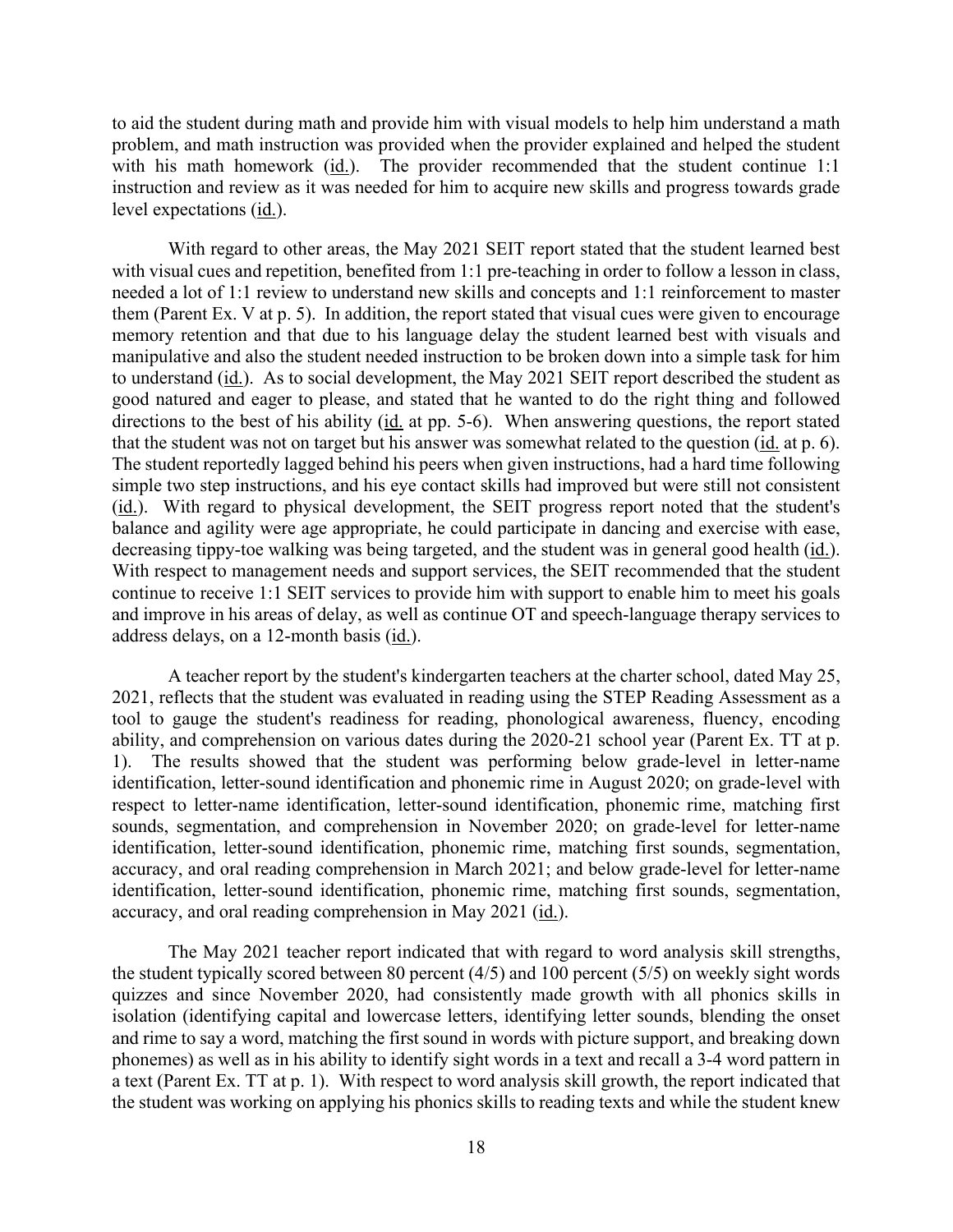and appeared agitated when being prompted to sound out words (id. at p. 2). Overall, the student struggled to blend the sounds in order to be able to encode the word (id.). 26 out of 26 letter sounds, he struggled to decode words when reading and often became frustrated reportedly relied on recall to state words both in and out of context, and when reading books (with pictures) he relied on recall, the first letter/sound, and pictures to state the words, however, with prompting, support, and praise, the student was able to isolate the sounds in a word but then

 ability to comprehend and answer "what" and "who" questions (Parent Ex. TT at p. 2). With as he did not fully understand how to answer "where," "why," or "how" questions and, as a result he over-relied on picture support rather than text to answer questions and often searched pictures for how to accurately answer questions that were posed (*id.*). The teacher report suggested that the student's strategy might be a result of having a limited vocabulary (*id.*). With respect to reading comprehension, the May 2021 teacher report noted the student's strengths as being able to use picture support to recall facts in a text and that he had improved his respect to comprehension skill weaknesses, the student reportedly struggled with comprehension

 described the results of the student's average weekly sight word assessment scores as 73 percent in trimester 1 (below grade level), 93 percent in trimester 2 (on grade level) and 97 percent in sight word assessments in which the student scored 13 percent in October 2020 (below grade level), 87 percent in March 2020 (on grade level) and 93 percent in May 2021 (on grade level) With respect to sight word assessments given to the student, the May 2021 teacher report trimester 3 (on grade level) (Parent Ex. TT at p. 2). The student was also administered interim (id.).

 student's writing performance was based on anecdotal information from class (Parent Ex. TT at p. point to specific items in his sketch that match what was written in his sentence (*id.* at pp. 2-3). oral or written language, and even with significant prompting and support, the student did not writing class (oral or written) was by using a sentence stem that was given to him (*id.* at p. 3). that he could articulate a complete sentence and in order to get those ideas on paper the student needed the sentence to be repeated back to him one word at a time (id.). The teacher report stated that with significant prompting and support, the student could use two to three words to articulate his understanding of a topic/prompt so that he could sketch a picture that matched the topic and demonstrate an understanding of the topic/prompt so that he could generate ideas on his own but he still required significant prompting and support (*id.*). In writing, the May 2021 teacher report indicated that as the student had only submitted one writing assignment in the previous seven weeks and therefore most of her analysis of the 2). According to the teacher report, with significant prompting and support the student could use a given sentence stem that had appropriate grammar and mechanics and insert his ideas in a way that maintained the appropriate sentence structure and was then able to re-read his sentence and The student reportedly did not fully understand the writing process or how to express himself in generate his own sentences based on writing topics but the only way he expressed his ideas in Once he could repeat the sentence stem, the student then needed prompting to insert his ideas so with additional prompts and support, he could add relevant details to his pictures such as the setting or additional characters (id.). The student's primary area of growth in writing was being able to

With regard to math, the May 2021 teacher report reflected that the student was on grade level based on interim assessments administered in which he scored 80% in November 2020 and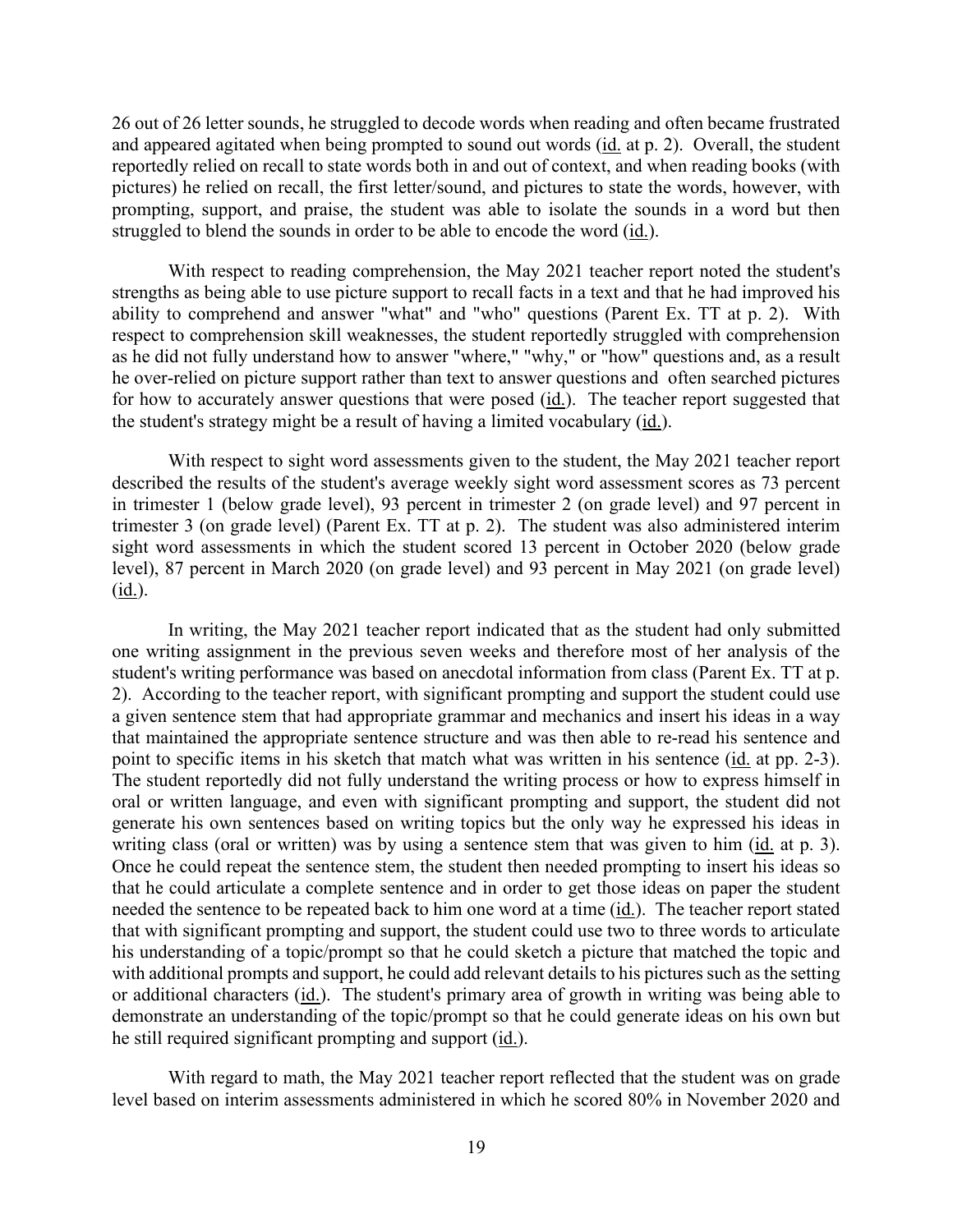emerging counter which was "below grade level proficiency" (id.). When independently counting not consistently count carefully especially when using more than 30 objects (*id.*). The teacher report stated that it was best to ensure that the student knew he can get a reward (such as a special pace so that he was more likely to do his best work (*id.*). When problem solving, the student reportedly struggled to understand the context of a problem but when given numbers and told to sentence/equation that matched (id.). 100% in March 2021 (Parent Ex. TT at p. 3). However, the report stated that the student was an 43 tiles he was able to neatly organize his tiles, count by ones, and state how many he had all together based on the last number he said, and was also able to independently count up to 39 before needing support with the number sequence (id.). The student was able to use a hundred chart to accurately write numbers up to 67 and with prompting and support, he could count up to 67 objects by ones and tens (id.). He was able to compare numbers and sets of quantities within 20 to state greater or less than, and was also able to identify a missing number within a set up to 20 but did snack or a special dance/wiggle break) for trying his best, taking his time, and going at a steady add them together he could find the total, complete a number bond, and repeat the number

earn, being encouraged to calm down and taking a break (id.). The teacher indicated that in order to follow directions, the student needed them broken down to 3-5 words, and the directions should be accompanied by an image and physical support from an adult (id.). The student was unable to work independently, struggled with emotional regulation and self-control and benefited from an With regard to the student's behavior, the teacher report stated that due to the nature of remote learning the student had not receive Tier 3 behavioral intervention from his classroom teachers (Parent Ex. TT at p. 4). The teacher noted that the student could become easily agitated if all systems and routines were not 100 percent consistent and that when agitated the student struggled to calmly articulate that he needed help, screamed, stood up or rolled on his chair, and sometimes hit the adult he was with or attempted to throw his materials (id.). With regard to motivation, the student's teacher reported that the student was motivated by public praise (id.). The student struggled to stay on task without consistent prompting and adult support (id.). When working on harder tasks the student benefitted from being reminded of stars/smiley faces he could adult sitting next to him at all times (id.). According to the teacher report, the student struggled with social dialogue beyond greetings which made it difficult for him to develop genuine friendships (id.).

#### **3. Compensatory Education Award**

 The student's progress reports and evaluations reviewed herein indicate that, despite the denial of FAPE for three school years, and without the provision of 40 hours a week of 1:1 a number of grade-level skills and his behaviors, while continuing, were not so severe as to prevent him from making demonstrable progress in several areas of the curriculum and increasing his grade-level skills and abilities. As such, I find that the neuropsychological and educational requested, given that the student's progress reports and other evaluations demonstrate some positive progress among his areas of challenge without the significant amount of ABA services the purpose of maximizing a student's potential or to guarantee that the student achieves a instruction as recommended by the neuropsychologist, the student nonetheless was able to attain evaluation's recommendations for compensatory education are problematic in the amount of hours recommended by the neuropsychologist. Generally, compensatory services are not designed for particular grade-level in the student's areas of need (see Application of a Student with a Disability,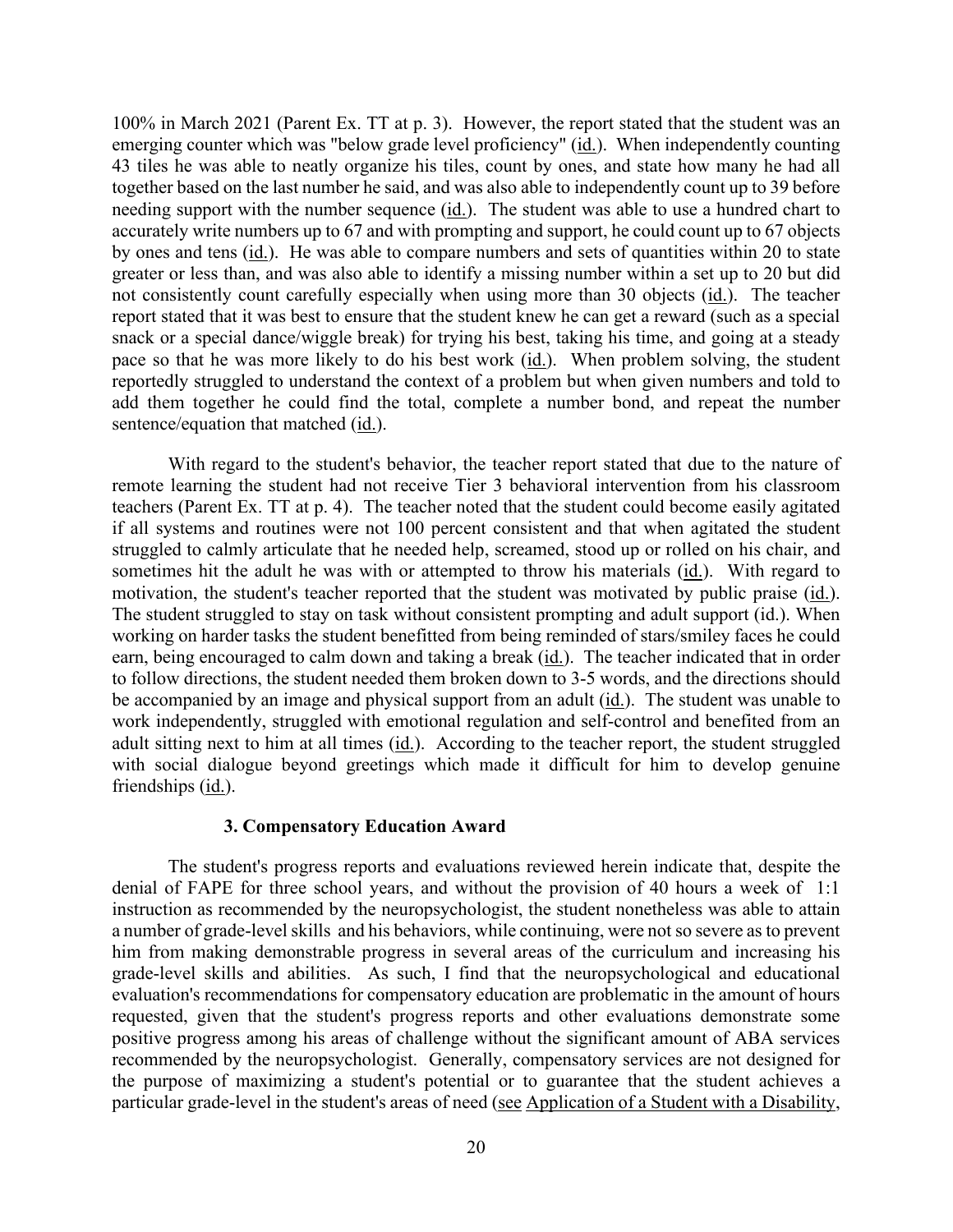Appeal No. 16-033; cf. Rowley, 458 U.S. at 189, 199; Grim, 346 F.3d at 379; Walczak, 142 F.3d at 132). Rather, an award of compensatory education should place the student in the position that for-day compensation for time missed"]). The amount of ABA instruction recommended by the beyond what is necessary to place him where he would have been educationally but for the FAPE neuropsychological report and the assessments detailed above do support a finding that, due to the student's need for a certain amount of 1:1 instruction and his persistent behavioral challenges, sone he would have been in had the district acted properly (see Parents of Student W., 31 F.3d at 1497 [holding that "[a]ppropriate relief is relief designed to ensure that the student is appropriately educated within the meaning of the IDEA" and finding "[t]here is no obligation to provide a dayneuropsychologist appears to promote at best a maximization of the student's skills above and denials and at worst an overly burdensome program of extra instructional hours that could not be easily reconciled with the student's programming going forward. However, the amount of ABA therapy could be used to remediate problem behaviors and put the student in the position he would have been in but for the three-year denial of a FAPE.

 of compensatory hours of ABA to put the student in the position he would have been in, had the evaluative data and progress reports above show, given the student's needs, he likely would have of ABA therapy, is based on the recommendations in the FBA (*id.* at pp. 11-13) and is a reasonable remedy for the three year FAPE denial.<sup>6</sup> Additionally, the FBA also recommended a bank of behavior plan at school and to collaborate effectively with the student's team of educators (id.). I find that, based on the recommendations of the FBA, a compensatory award based on two hours evidence; thus, two hours per week multiplied by 42 weeks over three years or a total of 252 hours of compensatory parent counseling and training will be awarded. I do not, however, accept the In light of the totality of evaluative information available about the student, the FBA recommends what appears to be a reasonable middle ground between the neuropsychologist's excessive recommendation and the IHO's failure to award any amount of services, namely a bank district provided appropriate special education services when his developmental delays and problematic behaviors were first recognized and thereafter during his subsequent schooling that occurred during the period of the three-year FAPE denial (Parent Ex. N at pp. 11-12). As the been benefited from additional support in his programming and an award based on 10 hours per week of ABA therapy is reasonable. As such, I find that the 10 hours of ABA therapy per week multiplied by 42 weeks and then multiplied by three years is equivalent to a total of 1,260 hours compensatory hours for parent counseling and training to enable the parents to reinforce the of parent counseling and training per week over three years is sufficiently supported by the recommendations that the compensatory award have no timeframe whatsoever within which the should be used and find that based upon the three-year denial of FAPE, it is appropriate that the

<span id="page-20-0"></span>portion of the school year (see Educ. Law § 3604[7]; 8 NYCRR 200.1[eee]). While the parents alleged in this during periods when schools were not in session to the degree that he required special education for 52 weeks. Thus, for purposes of calculating an award, I will rely on a 42 week should year. 6 Although the BCBA calculated her award based on 52 weeks, this is in excess of the amount of schooling generally included in a 12-month school year program; rather, 42 weeks is closer to the standard school year based on the 180 instructional days in a 10-month school year, plus an additional 30 days during the 12-month matter that the district should have provided the student with 12-month school year services, there is no allegation—let alone evidence in the hearing record to support a finding—that the student experienced regression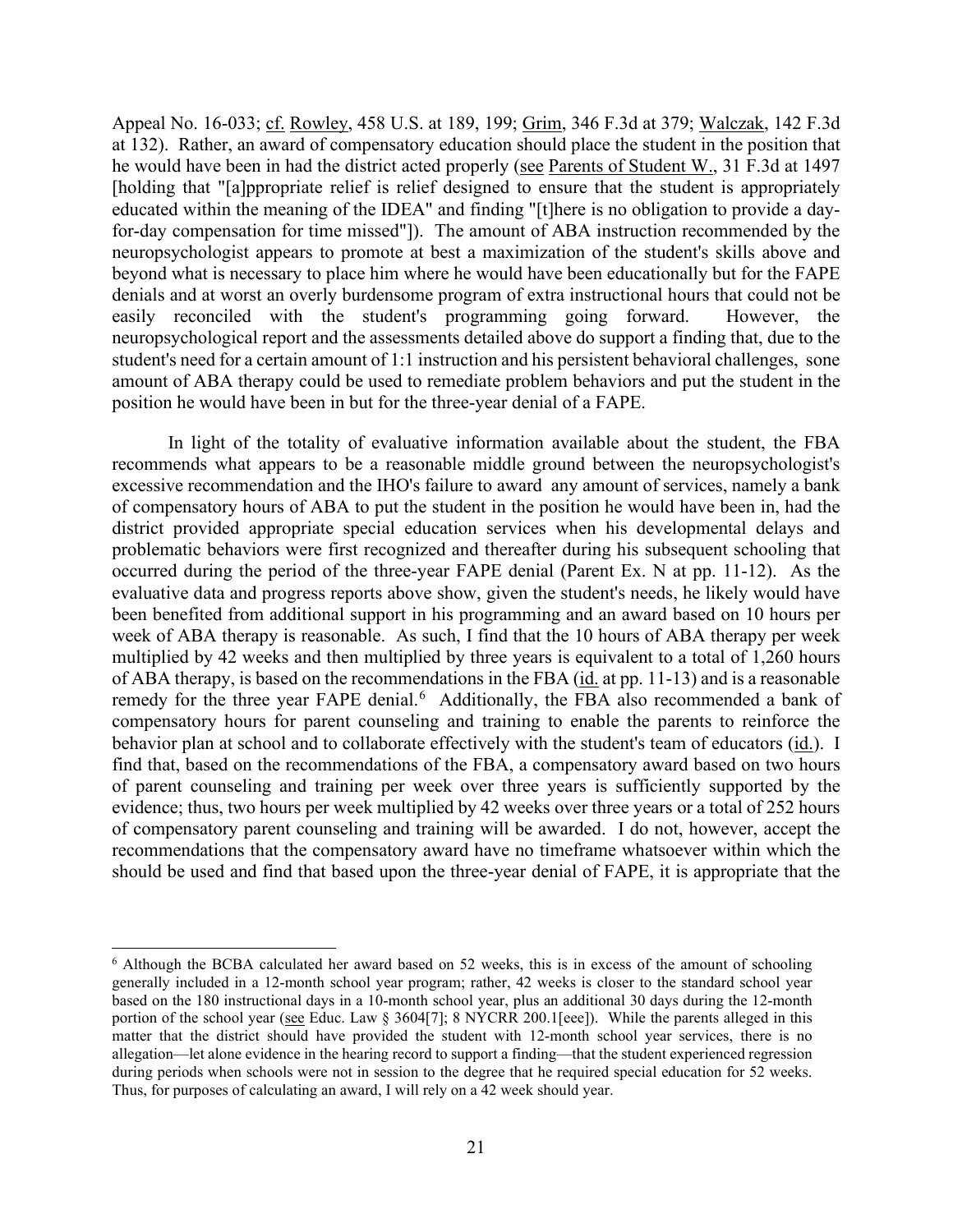compensatory education be used within six years, which will give the student and providers sufficient flexibility in using the hours awarded in this decision.

 A final word about compensatory education is warranted in this matter. In terms of the United States Department of Education (USDOE) and the New York State Education Department's of Individualized Education Programs in the Least Restrictive Environment under the Individuals parents' complaints regarding remote instruction or services during remote instruction, both the (NYSED's) Office of Special Education have issued guidance acknowledging that the global pandemic and the resulting closure of schools resulted in "an inevitable delay" in districts providing services to students with disabilities or engaging in the decision-making process regarding such services ("Supplemental Fact Sheet Addressing the Risk of COVID-19 in Preschool, Elementary and Secondary Schools While Serving Children with Disabilities," 76 IDELR 104 [OCR & OSERS 2020]; "Compensatory Services for Students with Disabilities as a Result of the COVID-19 Pandemic," at p. 1, Office of Special Educ. Mem. [June 2021], available at [http://www.p12.nysed.gov/specialed/publications/2020-memos/documents/ compensatory](http://www.p12.nysed.gov/specialed/publications/2020-memos/documents/%20compensatory-services-for-students-with-disabilities-result-covid-19-pandemic.pdf)[services-for-students-with-disabilities-result-covid-19-pandemic.pdf\)](http://www.p12.nysed.gov/specialed/publications/2020-memos/documents/%20compensatory-services-for-students-with-disabilities-result-covid-19-pandemic.pdf). In addition, the USDOE has noted reports from some local educational agencies that they were "having difficulty consistently providing the services determined necessary to meet [each] child's needs" and that, as a result, "some children may not have received appropriate services to allow them to make progress anticipated in their IEP goals" ("Return To School Roadmap: Development and Implementation with Disabilities Education Act," 79 IDELR 232 [OSERS 2021]).

 Provision of Services to Students with Disabilities during Statewide School Closures Due to Novel at pp. 3-4; see "Supplement #2 - Provision of Services to Students with Disabilities during To address these delays and other delivery-related issues that occurred as a result of the pandemic, OSEP and NYSED's Office of Special Education have indicated that, when school resumes, a CSE should convene and "make individualized decisions about each child's present levels of academic achievement and functional performance and determine whether, and to what extent, compensatory services may be necessary to mitigate the impact of the COVID-19 pandemic on the child's receipt of appropriate services" ("Return To School Roadmap," 79 IDELR 232; "Compensatory Services for Students with Disabilities as a Result of the COVID-19 Pandemic," at pp. 1, 3; see also "Supplemental Fact Sheet Addressing the Risk of COVID-19 in Preschool, Elementary and Secondary Schools While Serving Children with Disabilities," 76 IDELR 104; "Questions and Answers on Providing Services to Children with Disabilities During the Coronavirus Disease 2019 Outbreak," 76 IDELR 77 [OCR & OSERS 2020]; "Supplement #2 - Coronavirus (Covid-19) Outbreak in New York State," at pp. 2-5, Office of Special Educ. Mem. [June 2020], available at [http://www.p12.nysed.gov/specialed/publications/2020-memos/special](http://www.p12.nysed.gov/specialed/publications/2020-memos/special-education-supplement-2-covid-qa-memo-6-20-2020.pdf)[education-supplement-2-covid-qa-memo-6-20-2020.pdf\)](http://www.p12.nysed.gov/specialed/publications/2020-memos/special-education-supplement-2-covid-qa-memo-6-20-2020.pdf). The CSE's review might include a discussion of whether the student has new or different needs compared to before the pandemic, whether the student experienced a loss of skill or a lack of expected progress towards annual goals and in the general education curriculum, whether evaluations of the student or implementation of an IEP was delayed, and whether some of the student's IEP services could not be implemented due to the available methods of service delivery or whether such methods of service delivery were not appropriate to meet the student's needs ("Return To School Roadmap," 79 IDELR 232; "Compensatory Services for Students with Disabilities as a Result of the COVID-19 Pandemic," Statewide School Closures Due to Novel Coronavirus (Covid-19) Outbreak in New York State," at p. 1).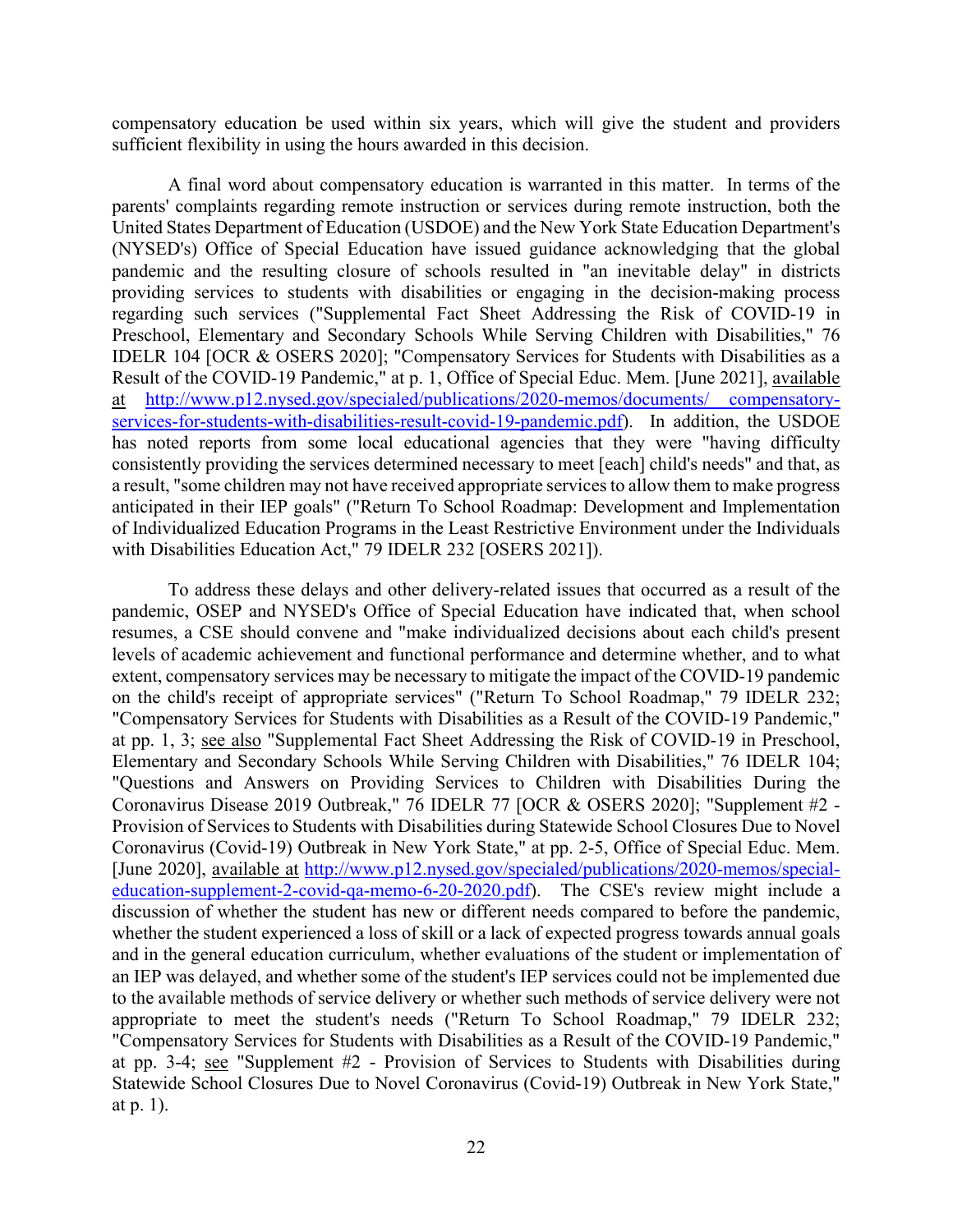If the parent disagrees with a CSE's determination regarding the student's entitlement to compensatory services, State guidance notes that:

> Parents of students with disabilities may resolve disputes with school districts regarding the provision of FAPE by pursuing one of the dispute resolution options provided for in the IDEA. A parent may file a State complaint directly with NYSED in accordance with Commissioner's Regulation section 200.5(*l*), request mediation in accordance with Commissioner's Regulation section 200.5(h), or file a due process complaint and proceed to hearing in accordance with Commissioner's Regulation section 200.5(j).

("Compensatory Services for Students with Disabilities as a Result of the COVID-19 Pandemic," at p. 5; "Supplement #2 - Provision of Services to Students with Disabilities during Statewide School Closures Due to Novel Coronavirus (Covid-19) Outbreak in New York State," at p. 6).

 indication that this has yet occurred for this student. Therefore, to the extent it has not already In sum, the USDOE and NYSED's Office of Special Education have indicated that, under these unique circumstances, a CSE should have the first opportunity to consider the student's needs and whether any additional services may be warranted as a result of the pandemic. There is no done so, the parents may request a CSE for this purpose or raise their concerns at the student's next annual review. The compensatory award herein may very well sufficiently compensate the student; however, the CSE can still consider whether further services are warranted specifically to make up for loss of skill relating to the delivery of remote instruction over and above the amount awarded herein.<sup>[7](#page-22-0)</sup>

 Finally, although the parents assert that the IHO erred in sua sponte ordering the district to compensatory education, that is not the case. The IHO did not order a prospective placement and, create a prospective IEP for the 2021-22 school year with a deferral to CBST, instead of ordering instead, simply ordered the district to convene a CSE and consider the IEEs, including the program recommendation contained therein. Therefore, as the IHO did not order a deferral to the CBST, there is no need to modify that portion of the decision.

#### **VII. Conclusion**

 will be modified, in part, with respect to the parents' request for relief for those items. Having determined that the evidence in the hearing record does not support the IHO's denial of compensatory ABA instruction and parent counseling and training, the IHO's decision

I have considered the remaining contentions and find it is unnecessary to address them in light of my determinations above.

<span id="page-22-0"></span> unclear what further information could be available that would justify compensatory services, but the parties should nevertheless follow the process established by the administrative agencies in light of the COVID-19  $<sup>7</sup>$  As I mentioned previously; however, the evidence thus far suggests that the student was progressing, so it is</sup> pandemic.